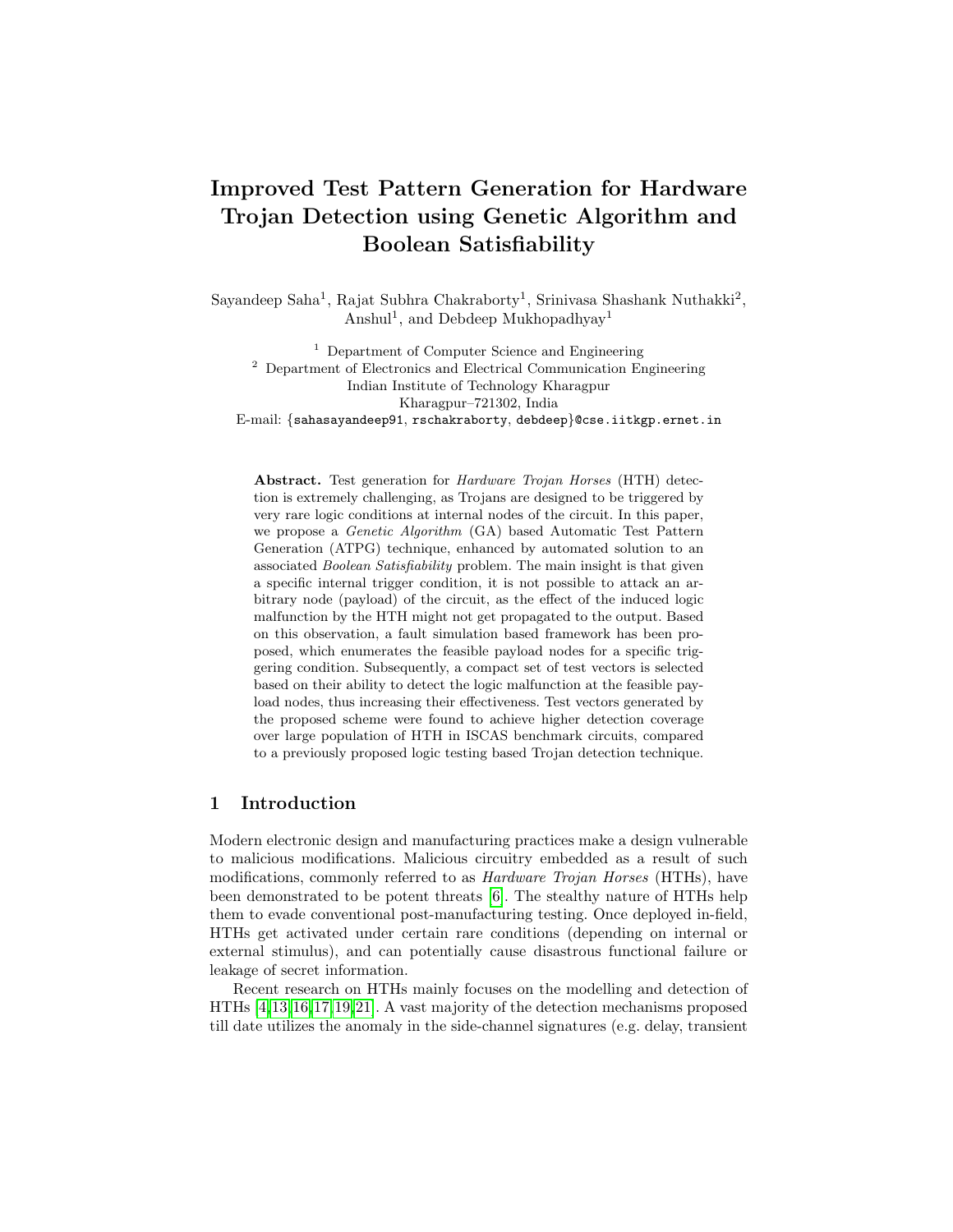

2

<span id="page-1-0"></span>Fig. 1. Motivational example: variation of trigger and Trojan coverage with rareness threshold  $(\theta)$  by the MERO [\[5\]](#page-18-5) technique for c7552 (a) on sets of Trojans considered as in [\[5\]](#page-18-5); (b) on a set of rarely triggered Trojans (effective triggering probability below  $10^{-6}$ ).

and leakage power) in the presence of HTH in the circuit  $[2, 11, 19]$  $[2, 11, 19]$  $[2, 11, 19]$ . However, side-channel approaches are susceptible to experimental and process variation noise. Thus, detection of small Trojans, especially combinatorial ones, becomes challenging through these approaches. Another approach is to employ design modification techniques to either prevent Trojan insertion or to make inserted Trojans more easily detectable [\[3,](#page-18-8) [17,](#page-18-4) [20\]](#page-19-2).

An adversary may use very rare internal logic conditions to trigger a HTH, so that it remains well hidden during testing. Usually, it is assumed that the attacker will generate the trigger signal form a combination of internal nets of the circuit whose transition probability is very low. She may try to activate them simultaneously to their rare values thus achieving an extremely low triggering probability. Based on this assumption, several Trojan detection techniques have been proposed till date [\[5,](#page-18-5) [17\]](#page-18-4) which try to activate the Trojans either fully or partially by triggering the rare nodes, thus creating anomaly at the output logic values, or in some side channel signals viz. transient power. In [\[17,](#page-18-4) [21\]](#page-19-1) the authors proposed a design-for-testability (DFT) technique which inserts dummy scan flip-flops to make the transition probability of low transition nets higher in a special "authentication mode". However, it was found that careful attackers can evade this scheme easily [\[18\]](#page-19-3). Another powerful DFT technique is obfuscating or encrypting the design by inserting some extra gates in it  $[3, 7]$  $[3, 7]$ , so that the actual functionality of the circuit is hidden, consequently making it difficult for an adversary to estimate the actual transition probabilities at the internal nodes. However, such "logic encryption" schemes have been recently broken [\[14\]](#page-18-10).

Observing the vulnerability of DFT techniques against intelligent attackers, in [\[5\]](#page-18-5) a test pattern generation scheme called MERO was proposed. MERO uses the philosophy of N-detect test to activate individually a set of nodes in a circuit to their less-probable values whose transition probabilities are below a specific threshold (termed *rareness threshold* and usually denoted by  $\theta$ ). The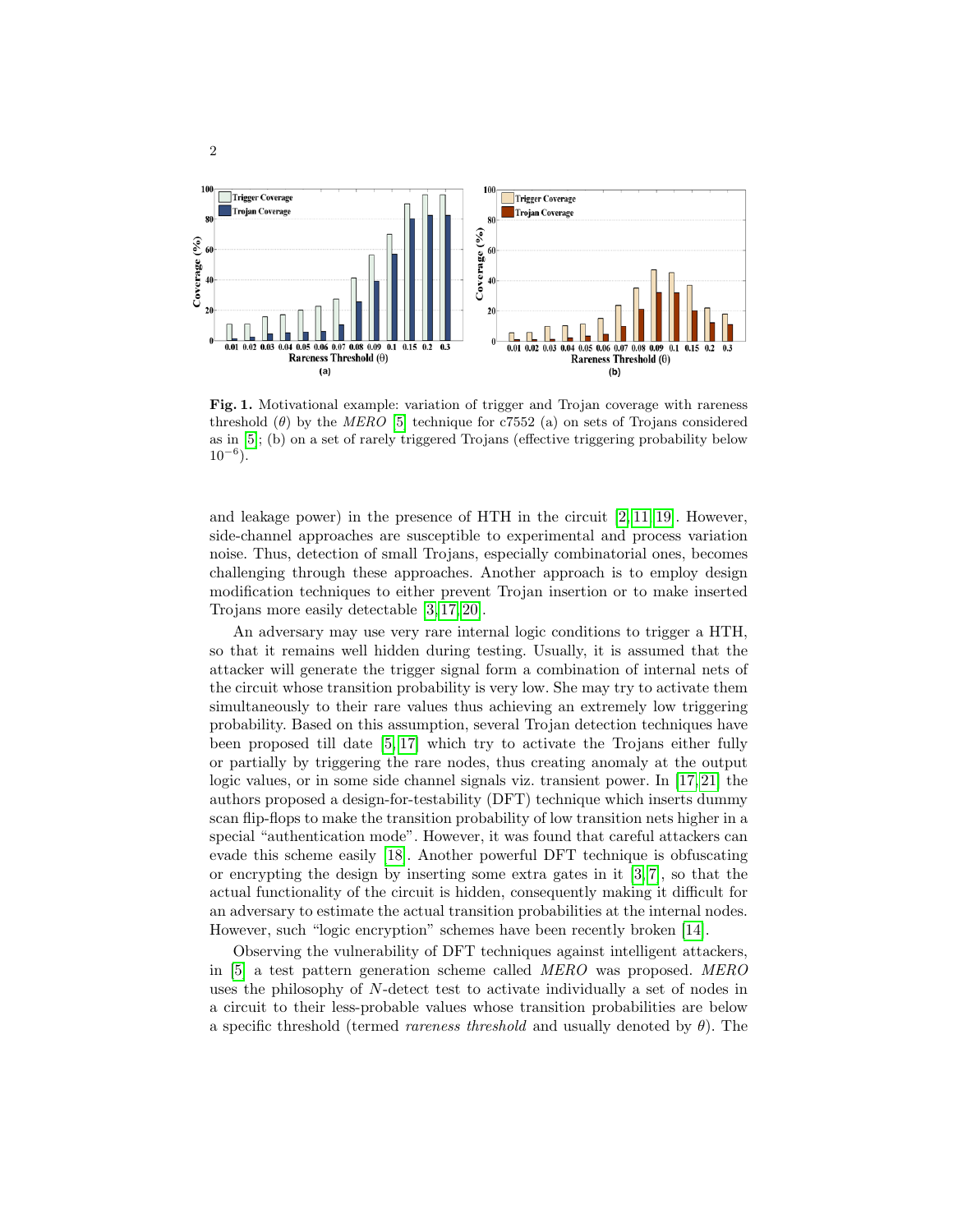test generation is continued until each of the nodes gets activated to their rare values at least N-times. It was shown through simple theoretical analysis and experimental results that if  $N$  is sufficiently large, then a Trojan whose trigger condition is composed jointly of rare values at these rare nodes, is highly likely to be activated by the application of this test set.

Although MERO proposes a relatively simple heuristic for test generation it is found to have the following shortcomings:

- 1. When tested on a set of "hard-to-trigger" Trojans (with triggering probability in the range of  $10^{-6}$  or less), the test vector set generated by MERO was found to have poor coverage both over triggering combinations and Trojans. Fig. [1\(](#page-1-0)b) presents the variation of trigger and Trojan coverage with the rareness threshold  $(\theta)$  value for the ISCAS–85 circuit c7552, where the Trojan trigger probability is the effective Trojan triggering probability considering all the nodes together, unlike in [\[5\]](#page-18-5), which considered trigger probability at individual nodes (see Fig.  $1(a)$ ). It was found that best coverage was achieved for  $\theta$  in the range  $0.08 - 0.12$ , and this trend was consistent for all the benchmark circuits considered. However, the best achievable coverage was still below 50%, for even circuits of moderate size like c7552.
- 2. Although individual activation of each individual rare nodes at least N-times increases the activation probability of rare node combinations on average, there is always a finite probability that combinations with extremely low activation probability will not be triggered for a given value of N. As a result, even for small ISCAS–85 circuits like c432, the MERO test generation method misses some rare node patterns even after several independent runs. This fact can be utilized by an intelligent adversary.
- 3. MERO explores a relatively small numbers of test vectors, as the heuristic perturbs only a single bit at a time of an obtained test vector to generate new test vectors.
- 4. Another problem with the MERO algorithm is that, while generating the test vectors, it only considers the activation of the triggering conditions, and ignores whether the triggered Trojan actually caused any logic malfunction at the primary output of the circuit under test.

#### 1.1 Main Idea and Our Contribution

Motivated by the above mentioned shortcomings of [\[5\]](#page-18-5), in this paper we propose an improved ATPG scheme to detect small combinational and sequential HTHs, which are otherwise often difficult to detect by side channel analysis, or can bypass design modification based detection schemes. We note that for higher effectiveness, a test generation algorithm for Trojan detection must simultaneously consider trigger coverage and Trojan coverage. Firstly, we introduce a combined *Genetic Algorithm* (GA) and Boolean satisfiability (SAT) based approach for test pattern generation. GA has been used in the past for fault simulation based test generation [\[15\]](#page-18-11). GA is attractive for getting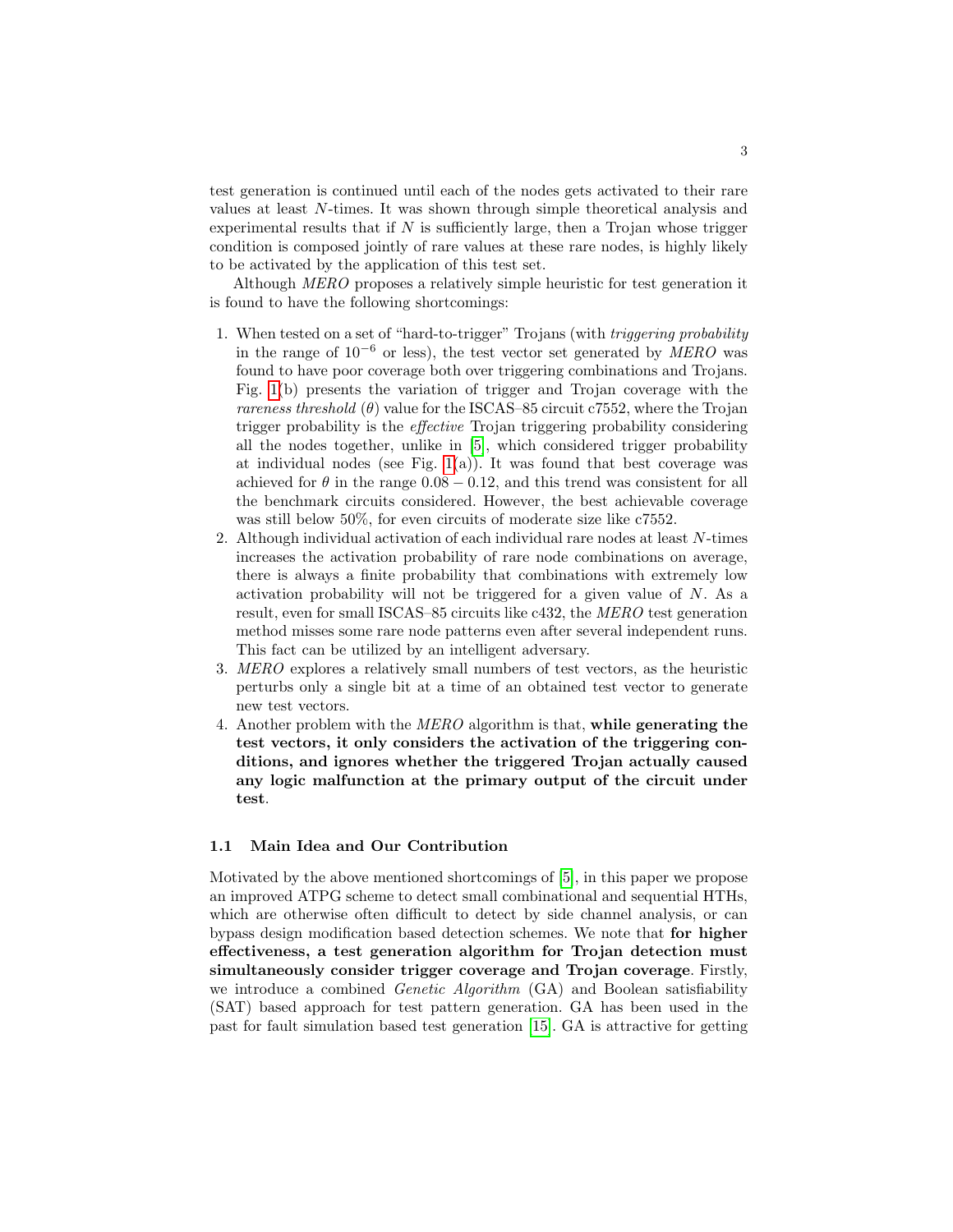reasonably good test coverage over the fault list very quickly, because of the inherent parallelism of GA which enables relatively rapid exploration of a search space. However, it does not guarantee the detection of all possible faults, specially for those which are hard to detect. On the other hand, SAT based test generation has been found to be remarkably useful for hard-to-detect faults. However, it targets the faults one by one, and thus incurs higher execution time for easy-todetect faults which typically represent the majority of faults [\[8\]](#page-18-12). It has another interesting feature that it can declare whether a fault is untestable or not.

In case of HTH, the number of candidate trigger combinations has an exponential dependence on the number of rare nodes considered. Even if we limit the number of Trojan inputs to four (because of VLSI design and side–channel information leakage considerations), the count is quite large. Thus, we have a large candidate trigger list and it is not possible to handle each fault in that list sequentially. However, many of these trigger conditions are not actually satisfiable, and thus cannot constitute a feasible trigger. Hence, we combine the "best of both worlds" for GA and SAT based test generation. The rationale is that most of the easy-to-excite trigger conditions, as well as a significant number of hard-to-excite trigger conditions will be detected by the GA within reasonable execution time. The remaining unresolved trigger patterns are input to the SAT tool; if any of these trigger conditions is feasible, then SAT returns the corresponding test vector. Otherwise, the pattern will be declared unsolvable by the SAT tool itself. As we show later, this combined strategy is found to perform significantly better than MERO. In the second phase of the scheme, we refine the test set generated by GA and SAT, by judging its effectiveness from the perspective of potency of the triggered Trojans. For each feasible trigger combination found in the previous step, we find most of the possible payloads using a fault simulator. For this, we model the effect of each Trojan instance (defined by a combination of a feasible trigger condition and the payload node) as a stuck-at fault, and test whether the fault can be propagated to the output by the same test vector which triggered the Trojan. This step helps to find out a compact test set which remarkably improves the Trojan coverage. To sum up, the following are the main contributions of this paper:

- 1. An improved ATPG heuristic for small combinational and sequential HTH detection is presented which utilizes two well known computational tools, GA and SAT. The proposed heuristic is able to detect HTH instances triggered by extremely rare internal node conditions, while having acceptable execution time. Previous work has reported that partial activation of the Trojan with accompanying high sensitivity side channel analysis is quite effective in detecting large HTHs [\[17\]](#page-18-4), but not so effective for ultra-small Trojans. Hence, our work fills an important gap in the current research.
- 2. The tuning of the test vector set considering the possible payloads for each trigger combination makes the test set more compact, and increases its effectiveness of exploring the Trojan space.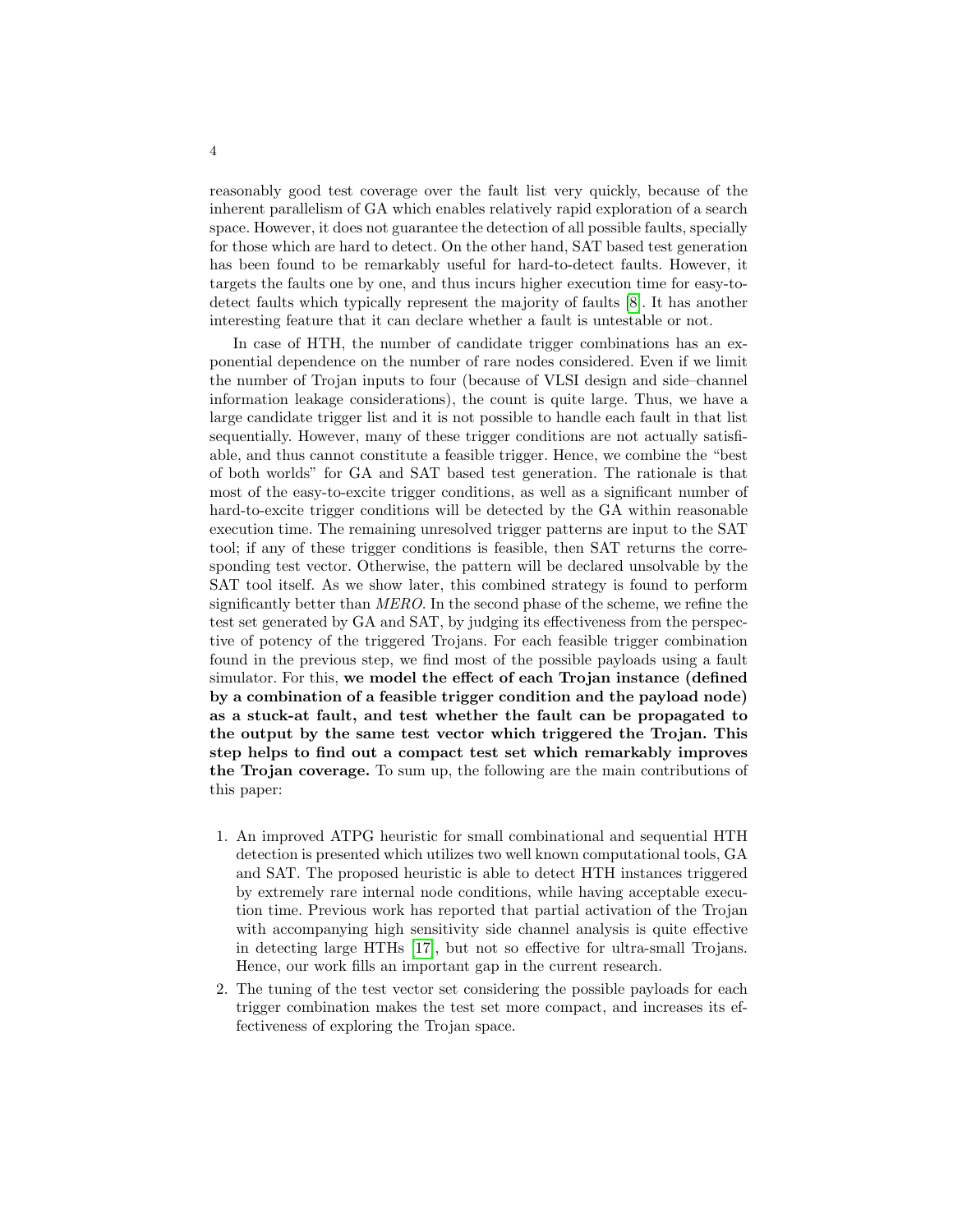

<span id="page-4-1"></span>Fig. 2. Example of (a) combinational and (b) sequential (counter-like) Trojan. The combinational Trojan is triggered by the simultaneous occurrence of logic–1 at two internal nodes. The sequential (counter-like) Trojan is triggered by  $2^k$  positive  $(0 \rightarrow 1)$ transitions at the input of the flip-flops.

- 3. The relative efficacy of the proposed scheme with respect to the scheme proposed in [\[5\]](#page-18-5) has been demonstrated through experimental results on a subset of ISCAS–85 and ISCAS–89 circuits.
- 4. Since the triggering condition, corresponding triggering test vectors, as well as the possible payload information for each of the feasible triggers are generated during the execution, a valuable Trojan database for each circuit is created, which may be utilized for diagnosis purposes too. This database is enhanced for multiple runs of the algorithm, because of the inherent randomized nature of the GA which enables newer portions of the Trojan design space to be explored.

The rest of the paper is organized as follows. Section[-2](#page-4-0) presents a brief introduction to GA and SAT, as relevant in the context of ATPG for Trojan detection. The complete ATPG scheme is described in Section[-3.](#page-10-0) Experimental results are presented and analyzed in Section[-4,](#page-13-0) along with discussions on the possible application of the proposed scheme for Trojan diagnosis and side channel analysis based Trojan detection. The paper is concluded in Section[-5,](#page-17-0) with directions of future work.

# <span id="page-4-0"></span>2 GA and SAT in the Context of ATPG for Trojan Detection

#### 2.1 Hardware Trojan Models

We consider simple combinational and sequential HTHs, where a HTH instance is triggered by the simultaneous occurrence of rare logic values at one or more internal nodes of the circuit. We find the rare nodes  $(\mathcal{R})$  of the circuit with a probabilistic analysis. Details of this analysis can be found in [\[17,](#page-18-4) [21\]](#page-19-1). Once activated, the Trojan flips the logic value at an internal payload node. Fig. [2](#page-4-1) shows the type of Trojans considered by us.

Notice that it is usually infeasible to enumerate all HTHs in a given circuit. Hence, we are forced to restrict ourselves to analysis results obtained from a randomly selected subset of Trojans. The cardinality of the set of Trojans selected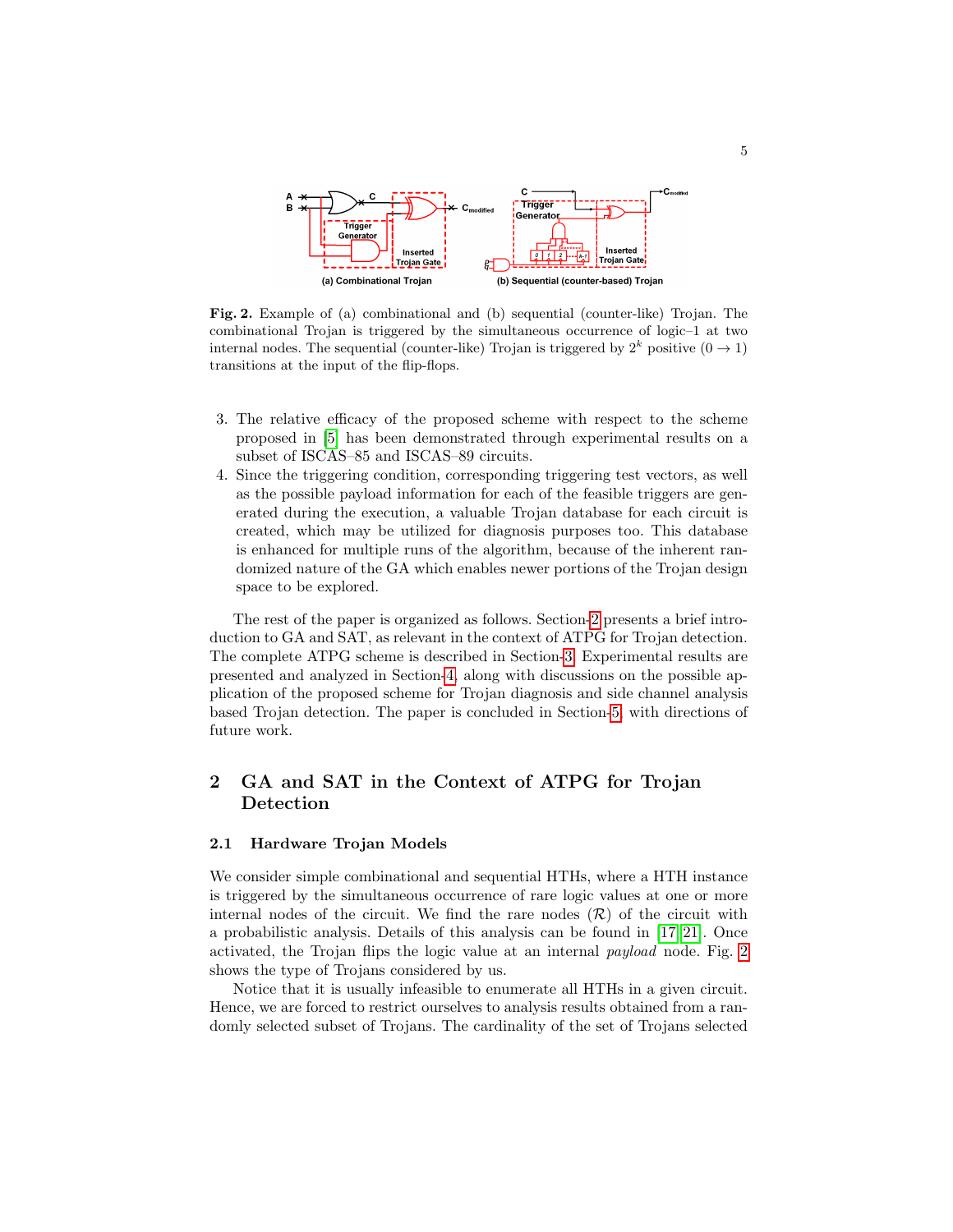depends on the size of the circuit being analyzed. Since we are interested only in small Trojans, a random sample  $S$  of up to four rare node combinations is considered. Let us denote the set of rare nodes as  $\mathcal{R}$ , with  $|\mathcal{R}| = r$  for a specific rareness threshold  $(\theta)$ . The set of all possible rare node combinations is then the *power set* of R, denoted by  $2^R$ ). Thus, the population of Trojans under consideration is the set K, where  $\mathcal{K} \subseteq 2^{\mathcal{R}}$  and  $|\mathcal{K}|$  is  $\binom{r}{1} + \binom{r}{2} + \binom{r}{3} + \binom{r}{4}$ . Thus,  $S \subseteq K$ .

We intentionally chose  $\theta = 0.1$  for our experiments, which is lower than the value considered in [\[5\]](#page-18-5)  $(\theta = 0.2)$ . The choice is based on the observed coverage trends of our experiments on "hard-to-trigger" Trojans in Section [1,](#page-0-0) where it was observed that the coverage is maximized for  $\theta$  values in the range  $0.08-0.12$  for most ISCAS benchmark circuits.

#### 2.2 Genetic Algorithm (GA) for ATPG

Genetic algorithm (GA) is an well known bio-inspired, stochastic, evolutionary search algorithm based upon the principles of natural selection [\[10\]](#page-18-13). GA has been widely used in diverse fields to tackle difficult non-convex optimization problems, both in discrete and continuous domains. In GA, the quality of a feasible solution is improved iteratively, based on computations that mimic basic genetic operations in the biological world. The quality of the solution is estimated by evaluating the numerical value of an objective function, usually termed the "fitness function" in GA. In the domain of VLSI testing, it has been successfully used for difficult test generation and diagnosis problems [\[15\]](#page-18-11). In the proposed scheme, GA has been used as a tool to automatically generate quality test patterns for Trojan triggering. During test generation using GA, two points were emphasized:

- an effort to generate test vectors that would activate the most number of sampled trigger combinations, and,
- an effort to generate test vectors for hard-to-trigger combinations.

However, as mentioned in the previous section, the major effort for GA was dedicated to meet the first objective.

To meet both of the goals, we used a special data structure as well as a proper fitness function. The data structure is a hash table which contains the triggering combinations and their corresponding activating test vectors. Let  $S$  denote the sampled set of trigger conditions being considered. Each entry in the hash table  $(\mathcal{D})$  is a tuple  $(s, \{t_i\})$ , where  $s \in \mathcal{S}$  is a trigger combination from the sampled set  $(\mathcal{S})$  and  $\{t_i\}$  is the set of distinct test vectors activating the trigger combination s. Note that, a single test vector  $t_i$  may trigger multiple trigger combinations and thus can be present multiple times in the data structure for different trigger combinations  $(s)$ . The data structure is keyed with trigger combination s. Initially,  $D$  is empty; during the GA run,  $D$  is updated dynamically, whenever new triggering combinations from  $\mathcal S$  are found to be satisfied. The fitness function is expressed as:

<span id="page-5-0"></span>
$$
f(t) = R_{count}(t) + w * I(t)
$$
\n<sup>(1)</sup>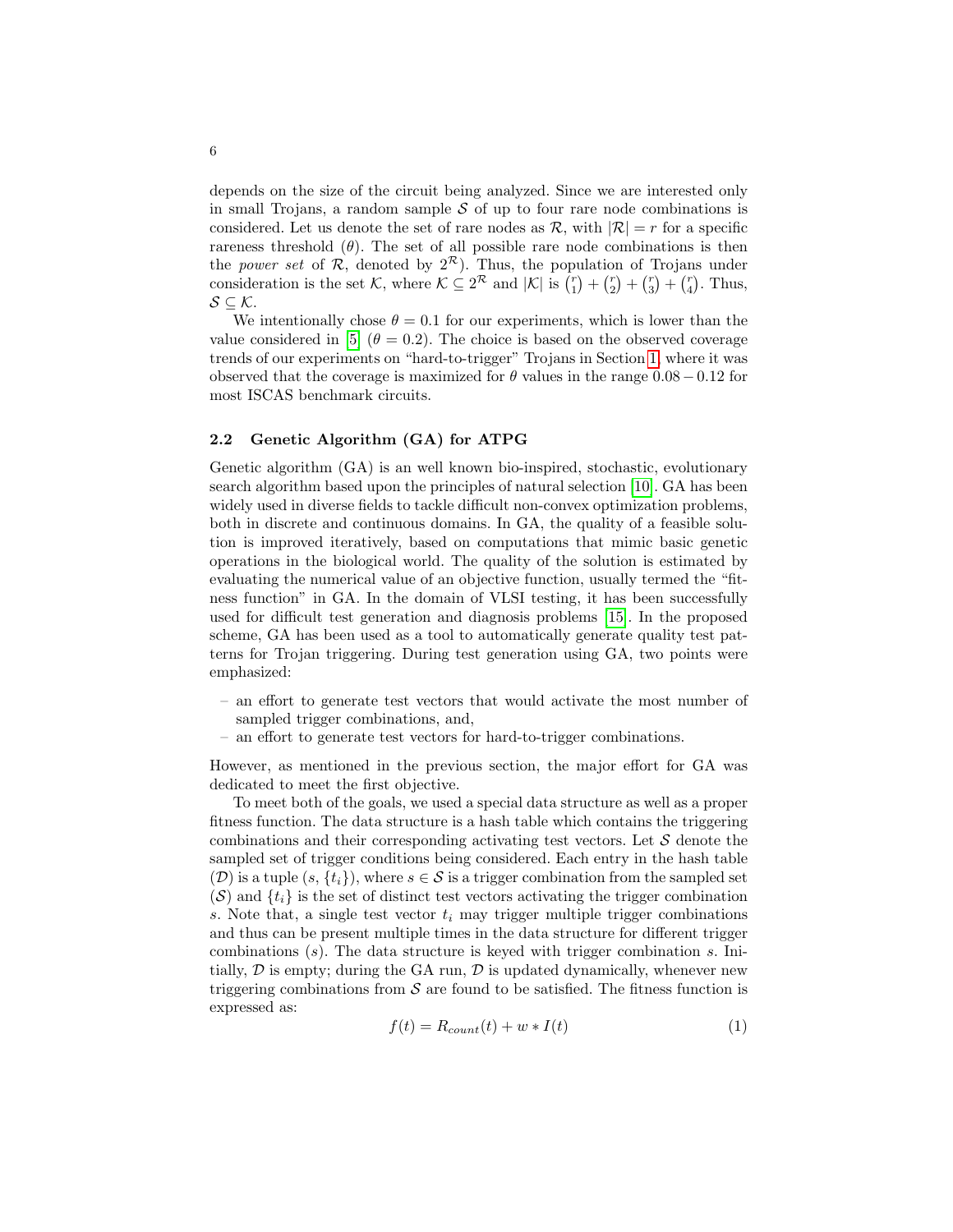where  $f(t)$  is the fitness value of a test vector t;  $R_{count}(t)$  counts the number of rare nodes triggered by the test vector t;  $w > 1$  is a constant scaling factor, and  $I(t)$  is a function which returns the *relative improvement* of the database  $D$ due to the test vector t. The term "relative improvement of the database"  $(I(t))$ can be explained as follows. Let us interpret the data structure  $D$  as a histogram where the bins are defined by unique trigger combinations  $s \in \mathcal{S}$ , and each bin contains its corresponding activating test vectors  $\{t_i\}$ . Before each update of the database, we calculate the number of test patterns in each bin which is to be updated. The relative improvement is defined as:

$$
I(t) = \frac{n_2(s) - n_1(s)}{n_2(s)}\tag{2}
$$

where:  $n_1(s)$  is the number of test patterns in bin s before update, and  $n_2(s)$  is the number of test patterns in bin s after update.

Note that for each test pattern t that enters the database  $D$ , the numerator will be either 0 or 1 for an arbitrary trigger combination s. However, the denominator will have larger values with the minimum value being 1. Thus, for any bin s, when it gets its  $1^{st}$  test vector, the above mentioned ratio achieves the maximum value 1, whereas when a bin gets its  $n^{th}$  test vector, the fraction is  $\frac{1}{n}$ . The value gradually decreases as the number of test vectors in s increases. This implies that as a newer test vector is generated, its contribution is considered more important if it has been able to trigger an yet unactivated trigger condition s, than if it activates a trigger condition that has already been activated by other test vector(s). Note that, for bins s having zero test vectors before and after update (i.e. trigger conditions which could not be activated at the first try), we assign a very small value  $10^{-7}$ for numerical consistency. The scaling factor  $w$  is proportional to the relative importance of the relative improvement term; in our implementation,  $w$  was set to have the value 10.

The rationale behind the two terms in the fitness function is as follows. The first term in the fitness function prefers test patterns that simultaneously activate as many trigger nodes as possible, thus recording test vectors each of which can potentially cover many trigger combinations. The inclusion of the second term has two effects. Firstly, the selection pressure of GA is set towards hard-to-activate patterns by giving higher fitness value to those test patterns that are capable of hard–to–trigger conditions. Secondly, it also helps the GA to explore the sampled trigger combination space evenly. To illustrate this, let us consider the following example.

Suppose, we have five rare nodes  $r_1, r_2, r_3, r_4, r_5$ . We represent the activation of these five nodes by a binary vector **r** of length five, where  $r_i = 1$  denotes that the  $i^{th}$  rare node has been activated to its rare value and  $r_i = 0$  otherwise. Thus, a pattern 11110 implies the scenario where the first four rare nodes have been simultaneously activated. Now, the test vector  $t$ , which generates this rare node triggering pattern also triggers the patterns 10000, 01000, 00100, 00010, 11000, ..., 11100, i.e. any subset of the triggered rare nodes. Mathematically, if there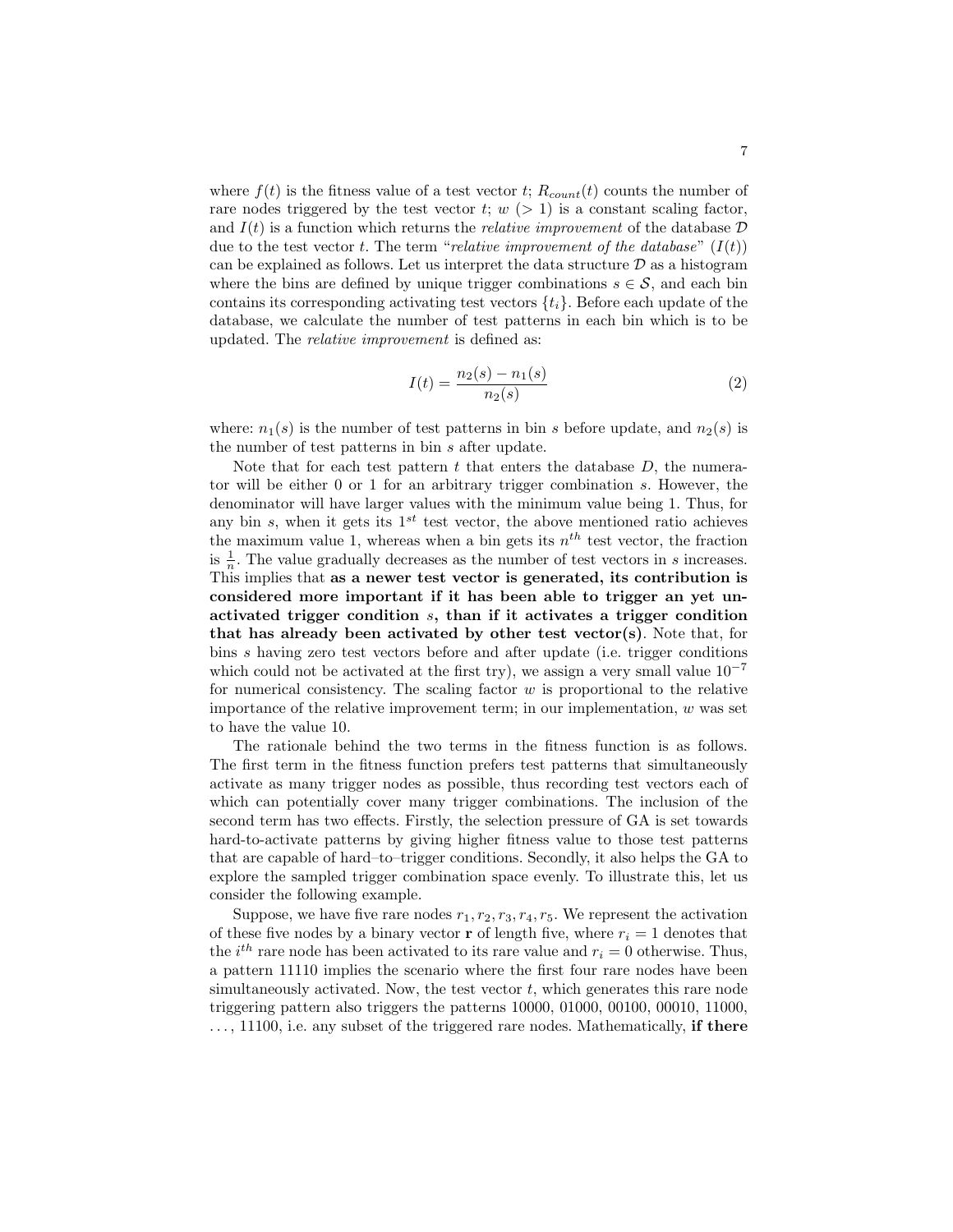

8

<span id="page-7-0"></span>Fig. 3. Example of two–point crossover and mutation in Binary Genetic Algorithm.

are in total  $r$  rare nodes and  $r^\prime$  rare nodes are simultaneously triggered in a pattern  $(r' < r)$  by a test vector t, then the  $2^{r'}$  subsets of the triggered rare nodes are also triggered by the same test vector. Hence, maximizing  $r'$  increases the coverage over the trigger combination sample set.

The test generation problem is modelled as a maximization problem, and solved using a variation of GA termed Binary Genetic Algorithm (BGA) [\[10\]](#page-18-13). Each individual in the population is a bit pattern called a "chromosome", which represents an individual test vector. Two operations generate new individuals by operating on these chromosomes: crossover and mutation. Crossover refers to the exchange of parts of two chromosomes to generate new chromosomes, while mutation refers to the random (probabilistic) flipping of bits of the chromosomes to give rise to new behaviour. Fig. [3](#page-7-0) shows examples of two–point crossover and mutation in BGA. We used a two–point crossover and binary mutation, with a crossover probability of 0.9 and mutation probability of 0.05, respectively. The collection of individuals at every iteration is termed a population. A population size of 200 was used for combinatorial circuits and 500 for sequential circuits. Two terminating conditions were used: i) when the total number of distinct test vectors in the database crosses a certain threshold value  $\#T$ , or ii) if 1000 generations had been reached. The initialization of the population is done by test vectors satisfying some rare node combinations from the sample set. These rare node combinations are randomly selected and the test vectors were found using SAT tools (details are given in the following subsection). Algorithm[-1,](#page-8-0) shows the complete test generation scheme using GA. Notice that the initial test vector population is generated by solving a small number of triggering conditions using SAT.

Among the sampled trigger instances, many might not be satisfiable, as we do not have any prior information about them. Moreover, although GA traverses the given trigger combination sample space reasonably rapidly, it cannot guarantee to be able to generate test vectors that would activate all the hard-to-trigger patterns. Thus, even after the GA test generation step, we were left with some trigger combinations among which some are not satisfiable and others are ex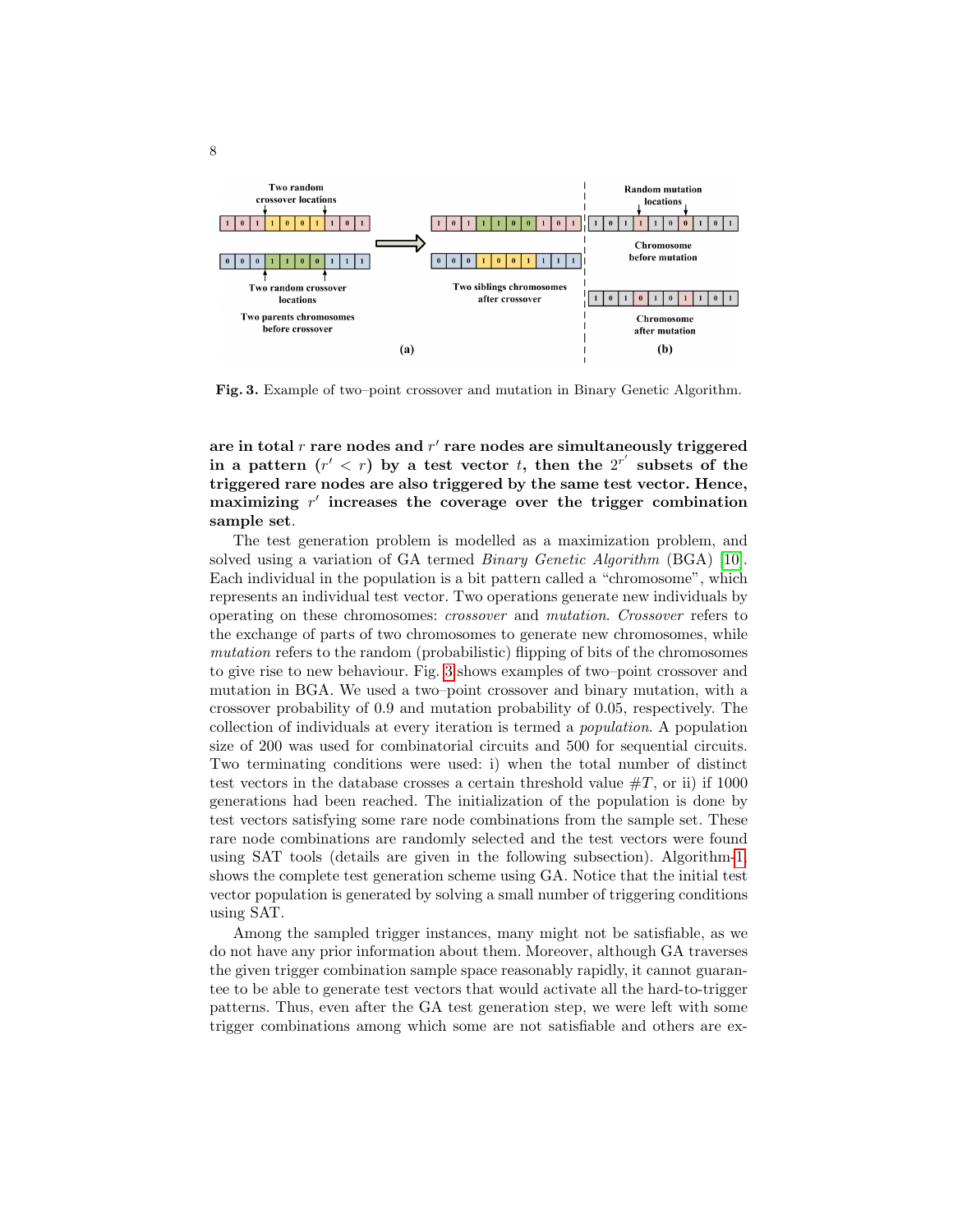<span id="page-8-0"></span>/\* Generate Triggering Test Vectors Using Genetic Algorithm \*/

- Input: Circuit Netlist, Set of rare nodes  $(\mathcal{R})$ , Set of sampled trigger combinations  $(S)$ ,  $G_{max}$ ,  $T_{max}$ , crossover probability, mutation probability, (empty) trigger database  $(\mathcal{D})$
- **Output:** Data structure  $(D)$  filled with triggering test vectors, set of unsatisfied trigger combinations  $(S' \subset S)$
- 1: Fill  $\mathcal D$  with tuples  $(s, \phi), \forall s \in \mathcal S$
- 2: Select a random subset  $\mathcal{S}_{init} \subset \mathcal{S}$ , such that  $|\mathcal{S}_{init}| = k * |\mathcal{S}|$
- 3:  $\frac{1}{\ast}$  k is 0.025 for combinatorial and 0.055 for sequential circuits  $\frac{1}{\ast}$
- 4: Solve all trigger combinations  $s \in S_{init}$  using SAT tool and generate corresponding set of test vectors  $(T_{init})$
- 5: Update  $D$  with tuples  $(s, t)$ . where  $s \in S_{init}$  and  $t \in T_{init}$
- 6: set  $vectorant \leftarrow |T_{init}|$
- 7: set gencount  $\leftarrow 0$
- 8: set  $S' \leftarrow \phi$
- 9: Initialize the population of GA  $(P)$  with  $T_{init}$ .
- 10: repeat
- 11: for all  $t \in P$  do
- 12: Simulate the circuit with test vector  $t$  and find the corresponding rare node activation pattern (r).
- 13: Search  $\mathcal D$  for all triggering patterns covered by **r**.<br>14: Compute the fitness using Equation 1
- Compute the fitness using Equation [1](#page-5-0)
- 15: Update  $D$  with all tuples  $(s, t)$ , where s is a triggering pattern covered by r.
- 16: set  $vectorant \leftarrow vectorount + 1$ <br>17: end for
- end for
- 18: Perform Crossover on P
- 19: Perform Mutation on  $P$ <br>20: Update  $P$  with the best
- 20: Update P with the best individuals<br>21: set *gencount*  $\leftarrow$  *gencount* + 1
- set gencount  $\leftarrow$  gencount  $+1$
- 22: until (gencount  $\leq G_{max}$  || vectcount  $\leq T_{max}$ )
- 23: for all  $(s, \{t_i\}) \in \mathcal{D}$  do
- 
- 24: **if**  $({t_i} = \phi)$  then<br>25: Include *s* in *S'* 25: Include  $s$  in  $S'$
- 26: end if
- 27: end for



<span id="page-8-1"></span>Fig. 4. Illustration: formulation of a SAT instance which activates 3 rare nodes simultaneously.

tremely hard to detect. However, as the number of such remaining combinations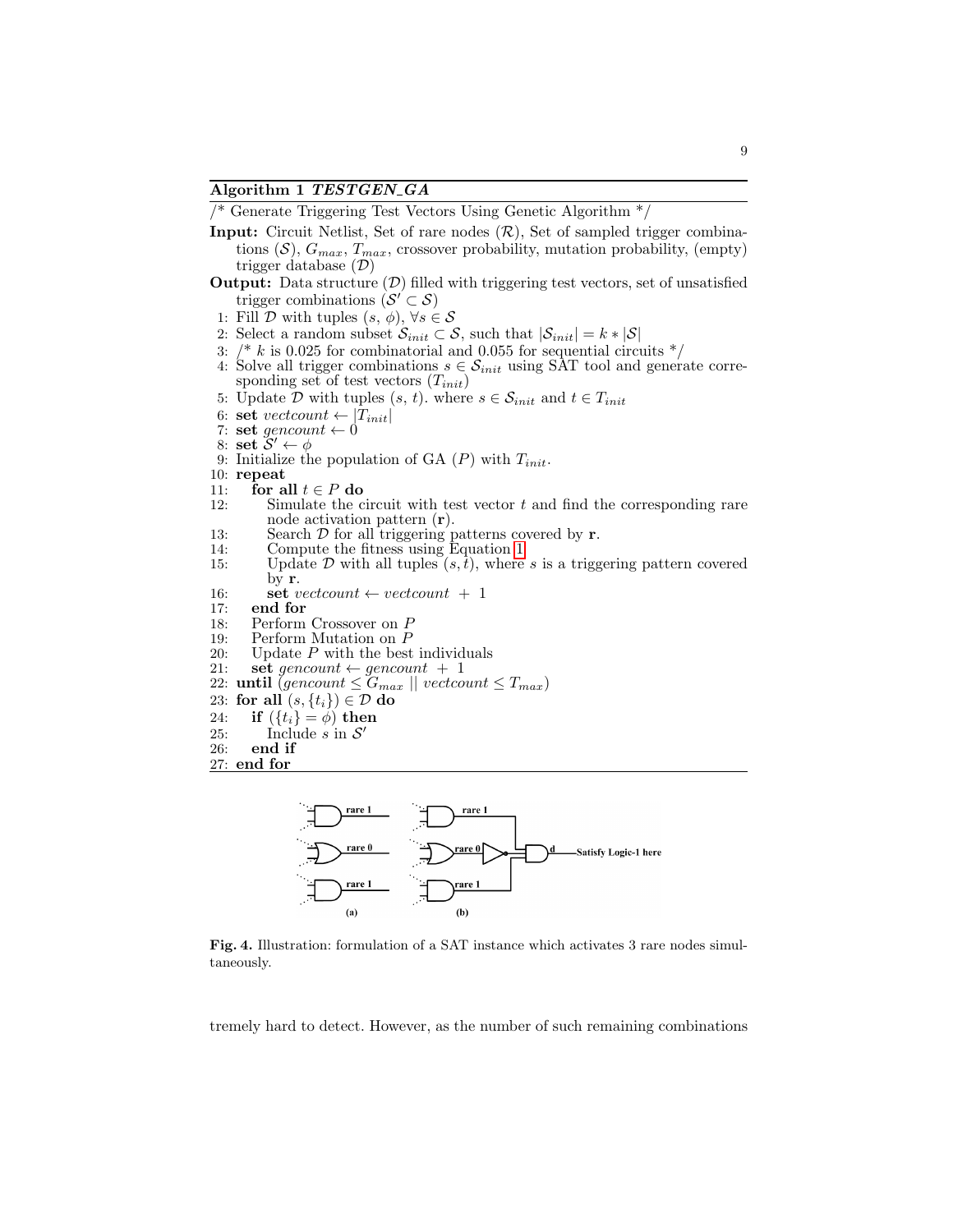## <span id="page-9-0"></span>Algorithm 2 TESTGEN SAT

 $\frac{1}{8}$  Solve the triggering patterns which remain unsolved by GA  $(S')$  using SAT tool  $*/$ **Input:** Set of triggering patterns unsolved by GA  $(S')$ , Data structure  $D$ **Output:** Updated  $D$  with triggering patterns generated by SAT tool 1: for all  $s \in \mathcal{S}'$  do 2: Input the triggering combination to SAT tool. 3: if  $(SAT(s) = SOLVED)$  then 4: Retrieve corresponding test vector  $t$ . 5: Update  $\mathcal D$  with tuple  $(s,t)$ 6:  $S_{sat} \leftarrow \{s\}$ <br>7: **else** else 8:  $\mathcal{S}_{unsat} \leftarrow \{s\}$ 9: end if 10: end for

are quite less (typically 5-10% of the selected samples) we can apply SAT tools to solve them. We nest describe the application of SAT in our ATPG scheme.

#### 2.3 SAT for Hard–to–Activate Trigger Conditions

Boolean Satisfiability (SAT) tools are being used to solve ATPG problems since the last decade [\[8\]](#page-18-12). They are found to be robust, often succeeding to find test patterns in large and pathological ATPG problems, where traditional ATPG algorithms have been found wanting. Unlike classical ATPG algorithms, SAT solver based schemes do not work on the circuit representation (e.g. netlist of logic gates) directly. Instead, they formulate the test pattern generation problem as one or more SAT problems. A *n*-variable Boolean formula  $f(x_1, x_2, \ldots, x_n)$  in Conjunctive Normal Form (CNF) is said to be satisfiable if there exists a value assignment for the *n* variables, such that  $f = 1$ . If no such assignment exists, f is said to be unsatisfiable. Boolean satisfiability is an NP-Complete problem. Sophisticated heuristics are used to solve SAT problems, and powerful SAT solver software tools have become available in recent times (many of them are free). The ATPG problem instance is first converted into a CNF and then input to a SAT solver. If the solver returns a satisfiable assignment within a specified time the problem instance is considered to be satisfiable and unsatisfiable, otherwise.

As mentioned previously, we apply the SAT tool only for those trigger combinations for which GA fails to generate any test vector. Let us denote the set of such trigger combinations as  $\mathcal{S}' \subseteq \mathcal{S}$ . We consider each trigger combination  $s \in \mathcal{S}'$ , and input it to the SAT tool. This SAT problem formulation is illustrated by an example in Fig. [4.](#page-8-1) Let us consider the three rare nodes shown in Fig. [4\(](#page-8-1)a) with their rare values. To create a satisfiability formula which simultaneously activates these three nodes to their rare value, we construct the circuit shown in Fig. [4\(](#page-8-1)b). The SAT instance is thus formed which tries to achieve a value 1 at wire(node)  $d$ .

After completion of this step, most trigger combinations in the set  $\mathcal{S}'$  will be found to be satisfiable by the SAT tool, which will also return the corresponding

10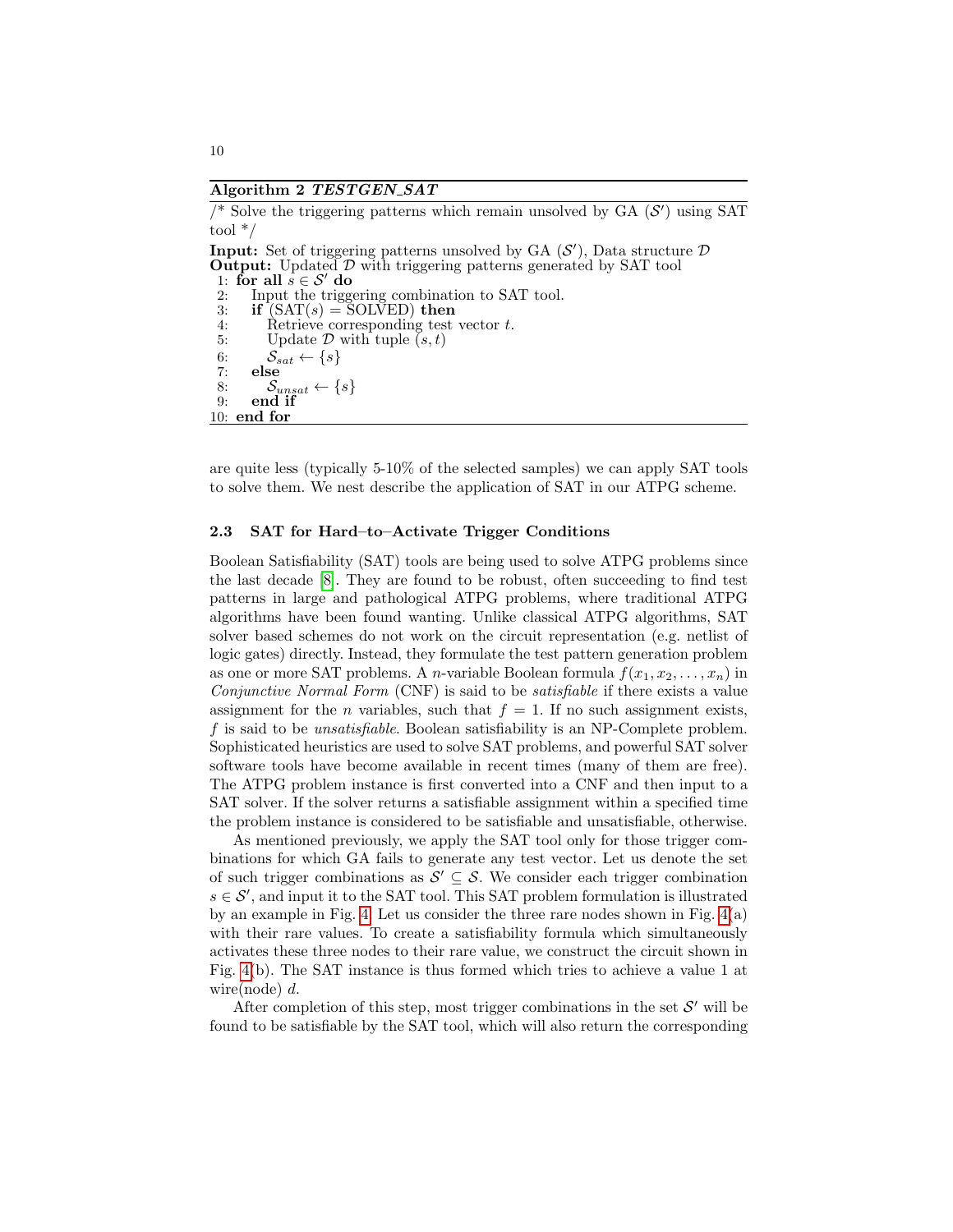

<span id="page-10-1"></span>Fig. 5. Impact of Trojan payload selection: (a) golden circuit; (b) payload-1 which has no effect on output; (c) payload-2 which has effect on the output.

test vectors. However, some of the trigger combinations will still remain unsolved, which would be lebelled as unsatisfiable. Thus the set  $\mathcal{S}'$  is partitioned into two disjoint subsets  $\mathcal{S}_{sat}$  and  $\mathcal{S}_{unsat}$ . The first subset is accepted and the data structure  $D$  is updated with the patterns in this subset, whereas the second subset is discarded. This part of the flow has been summarized in Algorithm[-2.](#page-9-0)

The basic ATPG mechanism now in place, we next describe the refinement of the scheme to take the impact of the payload into consideration, and also achieve test compaction in the process.

# <span id="page-10-0"></span>3 Improving the Proposed Scheme: Payload Aware Test Set Selection and Test Compaction

#### 3.1 Payload Aware Test Vector Selection

Finding out proper trigger-payload pairs to enumerate feasible HTH instances a is non-trivial computational problem. In combinational circuits, one necessary condition for a node to be a payload is that its topological rank must be higher than the topologically highest node of the trigger combination, otherwise there is a possibility of forming a "combinational loop"; however, this is not a sufficient condition. In general, a successful Trojan triggering event provides no guarantee regarding its propagation to the primary output to cause functional failure of the circuit. As an example, let us consider the circuit of Fig. [5\(](#page-10-1)a). The Trojan is triggered by an input vector 1111. Fig.  $5(b)$  and Fig.  $5(c)$  show two potential payload positions. It can be easily seen that independent of the applied test vector at in circuit input, for position-1 the Trojan effect gets masked and cannot be detected. On the other hand, the Trojan effect at position-2 can be detected.

It is important to identify, for each trigger combination, the constrained primary input values. For this, we consider each Trigger combination and their corresponding set of trigger test vectors at a time. To be precise, we consider the entries  $(s, \{t_i\})$  from the database  $\mathcal{D}$ , one at a time. Let us denote the set of test vectors corresponding to a specific s as  $\{t_i^s\}$ . Next, for each test vector  $t \in \{t_i^s\}$ , we find out which of the primary inputs, if any, remains static at a specific value (either logic–0 or logic–1). These input positions are the positions needed to be constrained to trigger the triggering combination. We fill the rest of the input positions with don't-care  $(X)$  values, thus creating a single test-vector containing 0, 1 and X values. We call such 3-valued vectors Pseudo Test Vector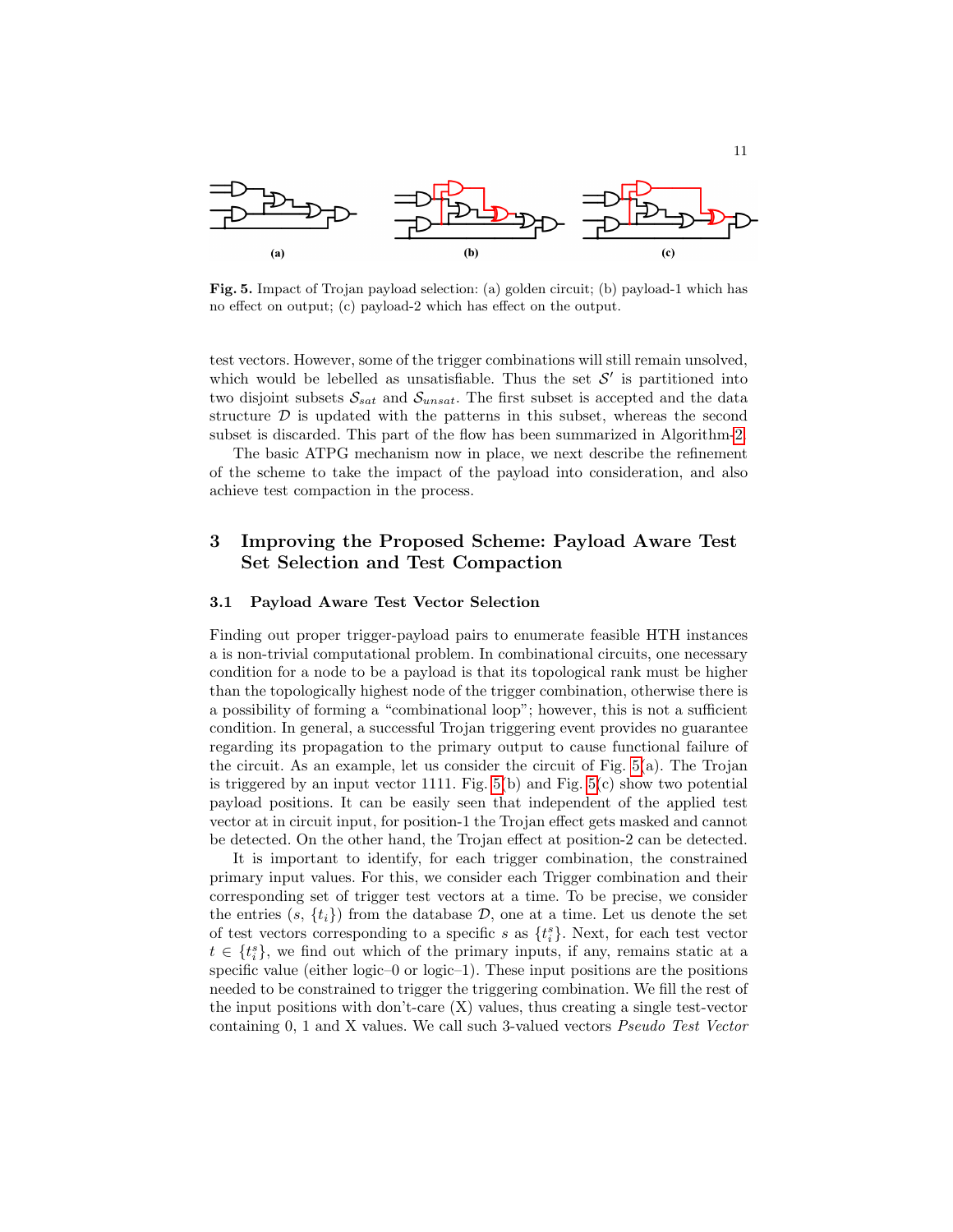

<span id="page-11-0"></span>Fig. 6. PTV generation example: (a) triggering pattern; (b) corresponding set of test vectors; (c) generated PTV.

## <span id="page-11-1"></span>Algorithm 3 SELECT\_TEST\_VECT

/\* Select Payload Aware test vectors  $\frac{*}{ }$ Input: Data structure D, circuit netlist **Output:** Final test set  $(T_{final})$ 1: set  $T_{final} \leftarrow \phi$ 2: for all  $(s, \{t_i\}) \in \mathcal{D}$  do 3: Retrieve the test vector set  $\{t_i\}$ 4: Compute the corresponding PTV 5: **do** 3-value logic simulation and create the initial fault list  $\mathcal{F}_s$ <br>6: **if**  $|\{t_i^s\}| > 5$  **then**  $6\colon\quad {\bf if}\,\, |\{t_i^s\}| > 5\,\, {\bf then}$ 7: set  $Test\_set \leftarrow \{t_i^s\}$ 8: else 9: Generate extra test vectors  $\{t_{ext}^s\}$  by randomly filling the X positions of the PTV 10: Simulate the circuit with  $\{t_{ext}^s\}$  and keep vectors satisfying s 11:  $\textbf{set} \; Test\_set \leftarrow \{t_i^s\} \cup \{t_{ext}^s\}$ 12: **end if**<br>13: **do** fau 13: **do** fault simulation using HOPE with inputs  $\mathcal{F}_s$  and Test set 14: Retrieve  $\mathcal{F}^s_{detected} \subseteq \mathcal{F}_s$  and  $Test\_set_{detected} \subseteq Test\_set$ 15: Keep the subset  $Test\_set_{comp}$  of  $Test\_set_{detected}$ , which completely covers  $\mathcal{F}^s_{detected}.$ 16: set  $T_{final} \leftarrow Test\_set_{comp}$ 17: end for 18: return  $T_{final}$ 

(PTV). Fig. [6](#page-11-0) illustrates the process of PTV generation with a simple example, where the leftmost and the rightmost positions of the vectors are at logic-1.

At the next step, we perform a three-value logic simulation of the circuit with the PTV and note down values obtained at all the internal wires (nodes) which are at topologically higher positions from the nodes in the trigger combination. Then for each of these nodes we consider a stuck-at fault according to the following rule:

- 1. If the value at that node is 1, we consider a stuck-at-zero fault there.
- 2. If the value at that node is 0, we consider a stuck-at-one fault there.
- 3. If the value at that node is X, we consider a both stuck-at-one and stuck-atzero fault at that location.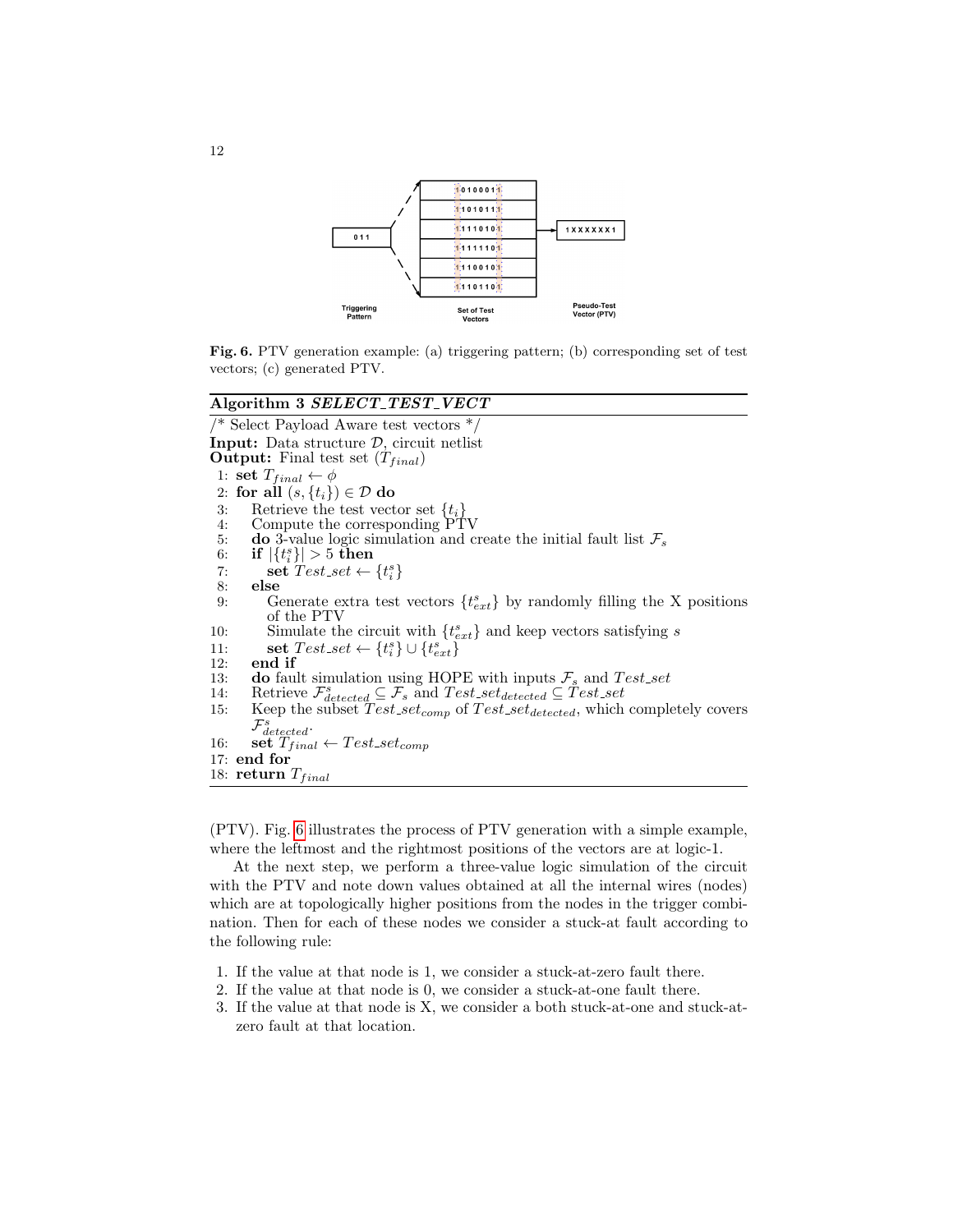

Fig. 7. The complete test generation and evaluation flow.

At the next step, this fault list  $(\mathcal{F}_s)$  and the set of test vectors considered  $(\lbrace t_{i}^{s}\rbrace)$  is input to a fault simulator. We used the HOPE [\[12\]](#page-18-14) fault simulator in diagnostic mode for this purpose. The output will be the set of faults that are detected  $(\mathcal{F}^s_{detected} \subseteq \mathcal{F}_s)$  as well as the corresponding test vectors which detect them. The detected faults constitutes the list of potential payload positions for the trigger combination. Thus, after detecting the feasible payloads, we greedily select a subset of the test vector set  $\mathcal{T}_s \subseteq \{t_i^s\}$  which achieves complete coverage for the entire fault list. The test vectors belonging to the rest of  $\{t_i^s\}$ , i.e.  $\{t_i^s\}$  –  $\mathcal{T}_s$ , can be discarded to be redundant. Although a greedy selection, we found that this step reduces the overall test set size significantly. Further test compaction can be achieved, at the cost of additional computational overhead, using specialized test compaction schemes.

One important point worth noting is that, it is not guaranteed by the proposed test generation scheme that all possible test vectors which trigger a particular trigger combination will get generated. As the fault list  $(\mathcal{F}_s)$  is calculated only based on the test vectors in  $\{t_i^s\}$ , it might not cover all possible payloads for a trigger combination s. However, for each test vector  $t \in \{t_i^s\}$ , it is guaranteed that all feasible payloads will be enumerated. Further, it can be deterministically decided if a test vector  $t \in \{t_i^s\}$  will have any payload or not. In fact, for most of the trigger combinations, we got test vectors which are either redun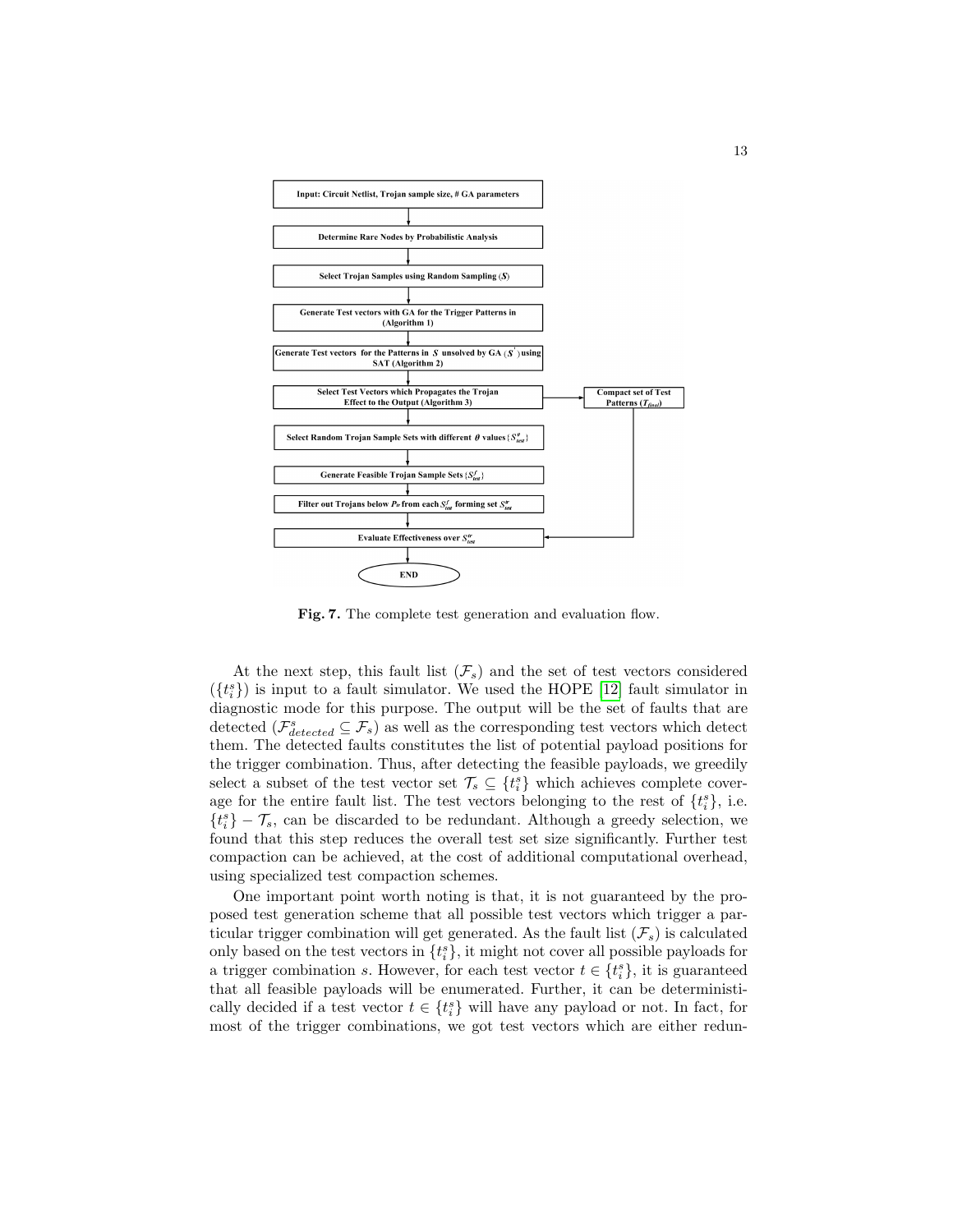dant, or doesn't have any payload. It is also observed that the number of test vectors for some hard-to-activate trigger combinations are really low (typically 1 to 5 vectors). For these cases, the fault coverage may be poor and many payloads for the trigger combination remains unexplored. To resolve this issue, we add some extra test vectors derived by filling the don't care bits (if any) of the PTV. This is only done for those trigger combinations for which the number of triggering vectors are less than five. These newly generated vectors are needed to be checked by simulation so that they successfully trigger the corresponding triggering combination, before their inclusion to the test set  $\{t_i^s\}$ . This step is found to improve the test coverage. The compacted test vector selection scheme is described in Algorithm[-3.](#page-11-1) At the end of this step, we obtain a compact set of test vectors with high trigger and Trojan coverage.

#### 3.2 Evaluation of Effectiveness

It is reasonable to assume that an attacker will be only interested in Trojans with low effective triggering probability, irrespective of the individual rareness values of the constituent rare nodes. Thus, a natural approach for an attacker would be to rank the Trojans according to their triggering probability and select Trojans which are below some specific *triggering threshold*  $(P_{tr})$ . Intuitively, an attacker may choose the Trojan which is rarest among all, but it may lead to easy detection as very rare Trojans are often found to be significantly small in number and are expected to be well tracked by the tester. Thus, a judicious attacker would select a Trojan that will remain well-hidden in the pool of Trojans, but achieves extremely low Triggering probability at the same time. To simulate the above mentioned behaviour of the attacker, we first select new samples of candidate Trojans from the Trojan space with varying range of  $\theta$  values. We denote each of such samples as  $S_{test}^{\theta}$  and ensure that  $|S_{test}^{\theta}| = |S|$ . Subsequently, each of these sets is refined by the SAT tool by selecting only feasible Trojans. By feasible Trojans we mean the Trojans which are triggerable and whose impacts are visible at the outputs. We denote the set of such feasible Trojan sets obtained for different  $\theta$  values as  $\{\mathcal{S}_{test}^f\}$ . Next, we filter out Trojans from these sets which are below a specified triggering threshold  $P_{tr}$ . Finally, all these subsets are combined to form a set of Trojans  $S_{test}^{tr}$ . This set contains Trojans whose triggering probabilities are below  $P_{tr}$  and is used for the evaluation of the effectiveness of the proposed methodology. The value of  $P_{tr}$  is set to 10<sup>-6</sup> based on the observation that for most of the benchmark circuits considered, there are roughly 30% Trojans which have triggering probabilities below  $10^{-6}$ . Also, below the range  $(10^{-7} - 10^{-8})$ the number of Trojans are extremely low, which may leave the attacker only with a few options.

## <span id="page-13-0"></span>4 Experimental Results and Discussion

#### 4.1 Experimental Setup

The test generation scheme, including the GA and the evaluation framework, were implemented using  $C++$ . We used the *zchaff* SAT solver [\[9\]](#page-18-15) and *HOPE*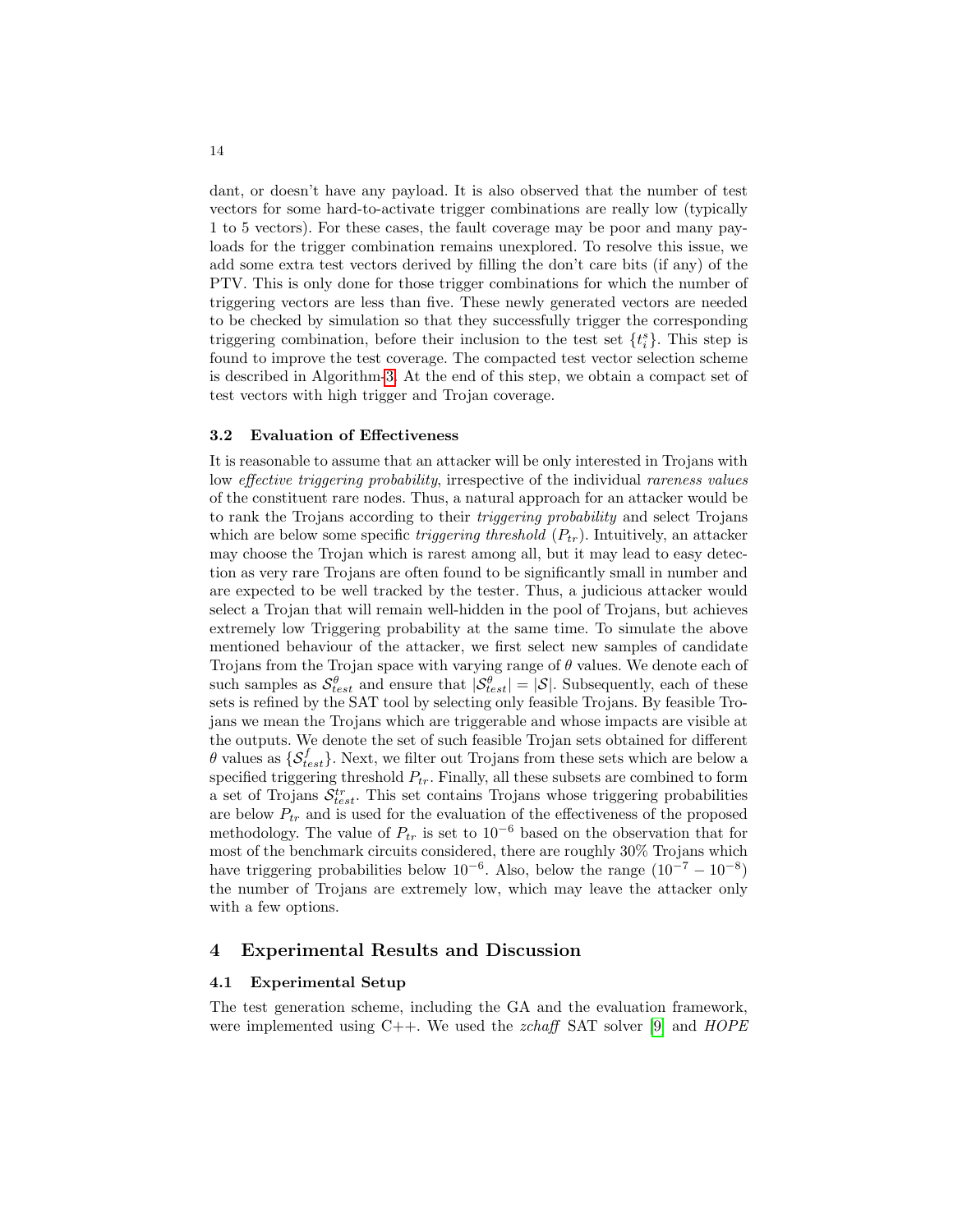<span id="page-14-0"></span>Table 1. Comparison of the proposed scheme with MERO with respect to testset length.

|             |              | Ckt. Gates Testset (before Algo.-3) Testset (after Algo.-3) Testset (MERO) Runtime (sec.) |        |        |          |
|-------------|--------------|-------------------------------------------------------------------------------------------|--------|--------|----------|
| c880        | 451          | 6674                                                                                      | 5340   | 6284   | 9798.84  |
| c2670       | 776          | 10.420                                                                                    | 8895   | 9340   | 11299.74 |
| c3540       | 1134         | 17.284                                                                                    | 16.278 | 15.900 | 15720.19 |
| c5315       | 1743         | 17.022                                                                                    | 14.536 | 15.850 | 15877.53 |
| c7552       | 2126         | 17.400                                                                                    | 15.989 | 16,358 | 16203.02 |
| s15850 9772 |              | 37.384                                                                                    | 37,052 | 36.992 | 17822.67 |
|             | s35932 16065 | 7849                                                                                      | 7078   | 7343   | 14273.09 |
|             | s38417 22179 | 53,700                                                                                    | 50.235 | 52,735 | 19635.22 |

<span id="page-14-1"></span>Table 2. Trigger and Trojan coverage at various stages of the proposed scheme. at  $\theta = 0.1$  for random sample of Trojans upto 4 rare node triggers (Sample size is 100,000) for combinational circuits and 10, 000 for sequential circuits).

| Ckt.   |       | GA only                                                           |       | $GA + SAT$ |       | $ GA + SAT + Algo. 3 $ |
|--------|-------|-------------------------------------------------------------------|-------|------------|-------|------------------------|
|        |       | Trig. Cov. Troj. Cov. Trig. Cov. Troj. Cov. Trig. Cov. Troj. Cov. |       |            |       |                        |
| c880   | 92.12 | 83.59                                                             | 96.19 | 85.70      | 96.19 | 85.70                  |
| c2670  | 81.63 | 69.27                                                             | 87.31 | 75.17      | 87.15 | 75.82                  |
| c3540  | 80.58 | 57.21                                                             | 82.79 | 59.07      | 81.55 | 60.00                  |
| c5315  | 83.79 | 64.45                                                             | 85.11 | 65.04      | 85.91 | 71.13                  |
| c7552  | 73.73 | 64.05                                                             | 78.16 | 68.95      | 77.94 | 69.88                  |
| s15850 | 64.91 | 51.95                                                             | 70.36 | 57.30      | 68.18 | 57.30                  |
| s35932 | 81.15 | 71.77                                                             | 81.90 | 73.52      | 81.79 | 73.52                  |
| s38417 | 55.03 | 29.33                                                             | 61.76 | 36.50      | 56.95 | 38.10                  |

fault simulator [\[12\]](#page-18-14). We restricted ourselves to a random sample of 100, 000 trigger combinations [\[5\]](#page-18-5), each having up to four rare nodes as trigger nodes. We also implemented the MERO methodology side by side for comparison. We evaluated the effectiveness of the proposed scheme on a subset of ISCAS-85 and ISCAS-89 benchmark circuits, with all ISCAS-89 sequential circuits converted to full scan mode. The implementation was performed and executed on a Linux workstation with a 3 GHz processor and 8 GB of main memory.

#### 4.2 Test Set Evaluation Results

Table [1](#page-14-0) presents a comparison of the testset lengths generated by the proposed scheme, with that generated by MERO. It also demonstrates the impact of Algo-3, by comparing the test vector count before Algo-3  $(T C_{GASAT})$  and after Algo-3 ( $TC_f$ ). As would be evident, for similar number of test patterns the proposed scheme achieves significantly better trigger as well as Trojan coverage than MERO. The gate count of the circuits and the time required to generate the corresponding testsets is also presented to exhibit the scalability of the ATPG heuristic.

Table [2](#page-14-1) presents the improvement in trigger and Trojan coverage at the end of each individual step of the proposed scheme, to establish the importance of each individual step. From the table, it is evident that the first two steps consistently increase the trigger and Trojan coverage. However, after the application of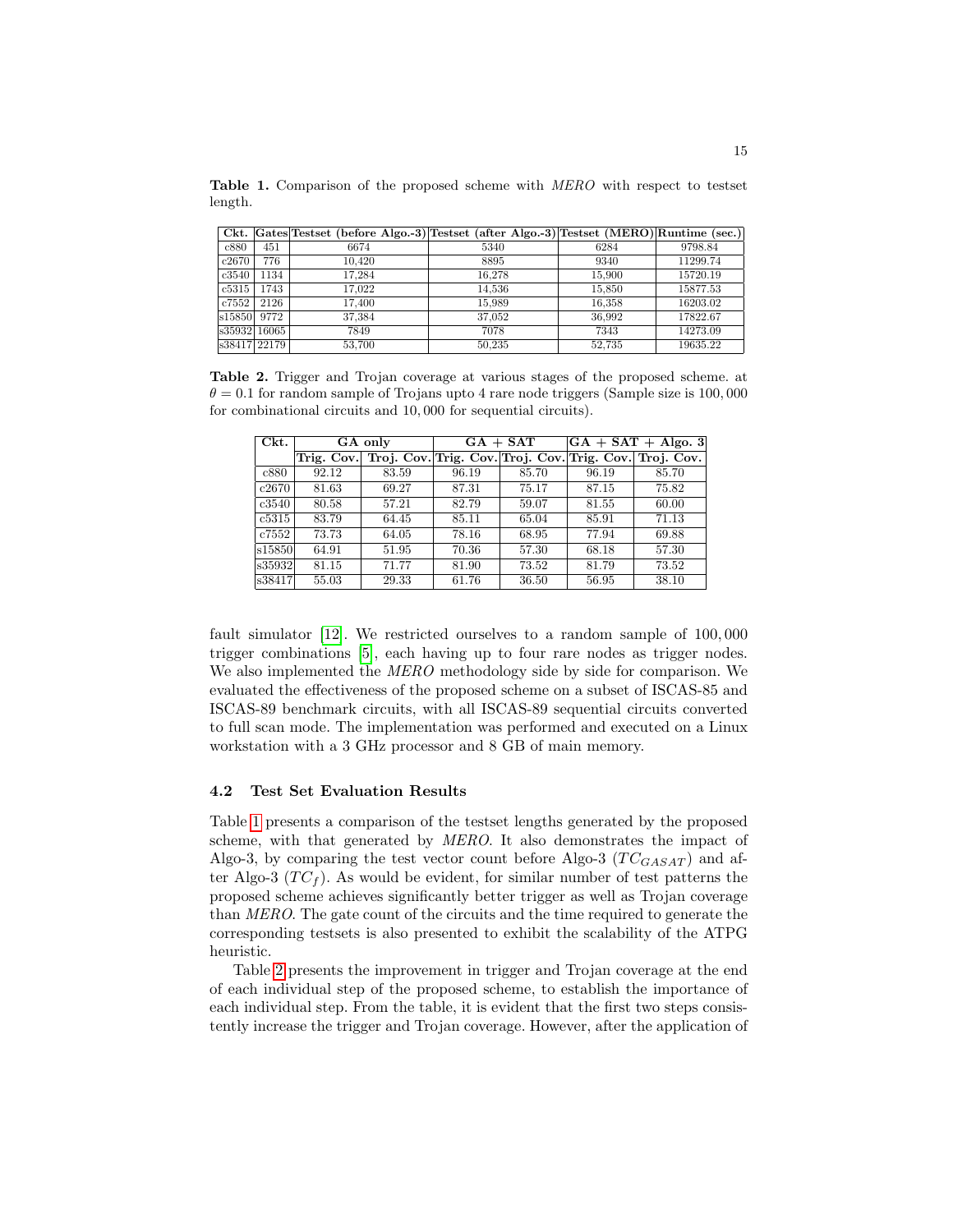| Ckt.   | <b>MERO</b>                                                       |       | <b>Proposed Scheme</b> |       |  |
|--------|-------------------------------------------------------------------|-------|------------------------|-------|--|
|        | Trigger Coverage Trojan Coverage Trigger Coverage Trojan Coverage |       |                        |       |  |
| c880   | 75.92                                                             | 69.96 | 96.19                  | 85.70 |  |
| c2670  | 62.66                                                             | 49.51 | 87.15                  | 75.82 |  |
| c3540  | 55.02                                                             | 23.95 | 81.55                  | 60.00 |  |
| c5315  | 43.50                                                             | 39.01 | 85.91                  | 71.13 |  |
| c7552  | 45.07                                                             | 31.90 | 77.94                  | 69.88 |  |
| s15850 | 36.00                                                             | 18.91 | 68.18                  | 57.30 |  |
| s35932 | 62.49                                                             | 34.65 | 81.79                  | 73.52 |  |
| s38417 | 21.07                                                             | 14.41 | 56.95                  | 38.10 |  |

<span id="page-15-0"></span>Table 3. Comparison of trigger and Trojan Coverage among MERO patterns and patterns generated with the proposed scheme with  $\theta = 0.1$ ;  $N = 1000$  (for MERO) and for trigger combinations containing up to four rare nodes.

payload aware test set selection (Algo-3), the trigger coverage slightly decreases for some circuits, whereas the Trojan coverage slightly increases. The decrement in trigger coverage is explained by the fact that some of the trigger combinations do not have any corresponding payload – as a result of which they are removed. In contrary, the addition of some "extra test vectors" by Algo-3 helps to improve the Trojan coverage.

Table [3](#page-15-0) presents the trigger and Trojan coverage for eight benchmark circuits, compared MERO test patterns with  $N = 1000$  and  $\theta = 0.1$ . In order to make a fair comparison, we first count the number of distinct test vectors generated by  $MERO$  ( $TC_{MERO}$ ) with the above mentioned setup, and then set GA to run until the number of distinct test vectors in the database becomes higher than  $TC_{MERO}$ . We denote the number of distinct test vectors after GA run as  $TC_{GA}$ . Note that, the SAT step is performed after the GA run, and thus the total number of test vectors after the SAT step  $(T C_{GASAT})$  is slightly higher than  $TC_{MERO}$ . The test vector count further reduces after the Algo-3 is run. We denote the final test vector count as  $TC_f$ .

To further illustrate the effectiveness of the proposed scheme, in Fig. [8](#page-16-0) we compare the trigger and Trojan coverage obtained from MERO with that of the proposed scheme, by varying the rareness threshold  $(\theta)$  for the c7552 benchmark circuit. It is observed that the proposed scheme outperforms MERO to a significant extent. Further, it is interesting to note that both MERO and the proposed scheme achieve the best coverage at  $\theta = 0.09$ . The coverage gradually decreases towards both higher and lower values of  $\theta$ . The reason is that for higher  $\theta$  values (e.g 0.2, 0.3), the initial candidate Trojan sample set  $(S)$ , over which the heuristic implementation is tuned, contains a large number of "easy-to-trigger" combinations. Hence, the generated test set remains biased towards "easy-totrigger" Trojans and fails to achieve good coverage over the "hard-to-trigger" evaluation set used. On the other hand, at low  $\theta$  values the cardinality of the test vector set created becomes very small as the number of potent Trojans at this range of  $\theta$  is few, and they are sparsely dispersed in the candidate Trojan set  $S$ . As a result, this small test set hardly achieves significant coverage over the Trojan space. The coverage for Trojans constructed by combining some easily triggerable nodes with some extremely rare nodes also follows a similar trend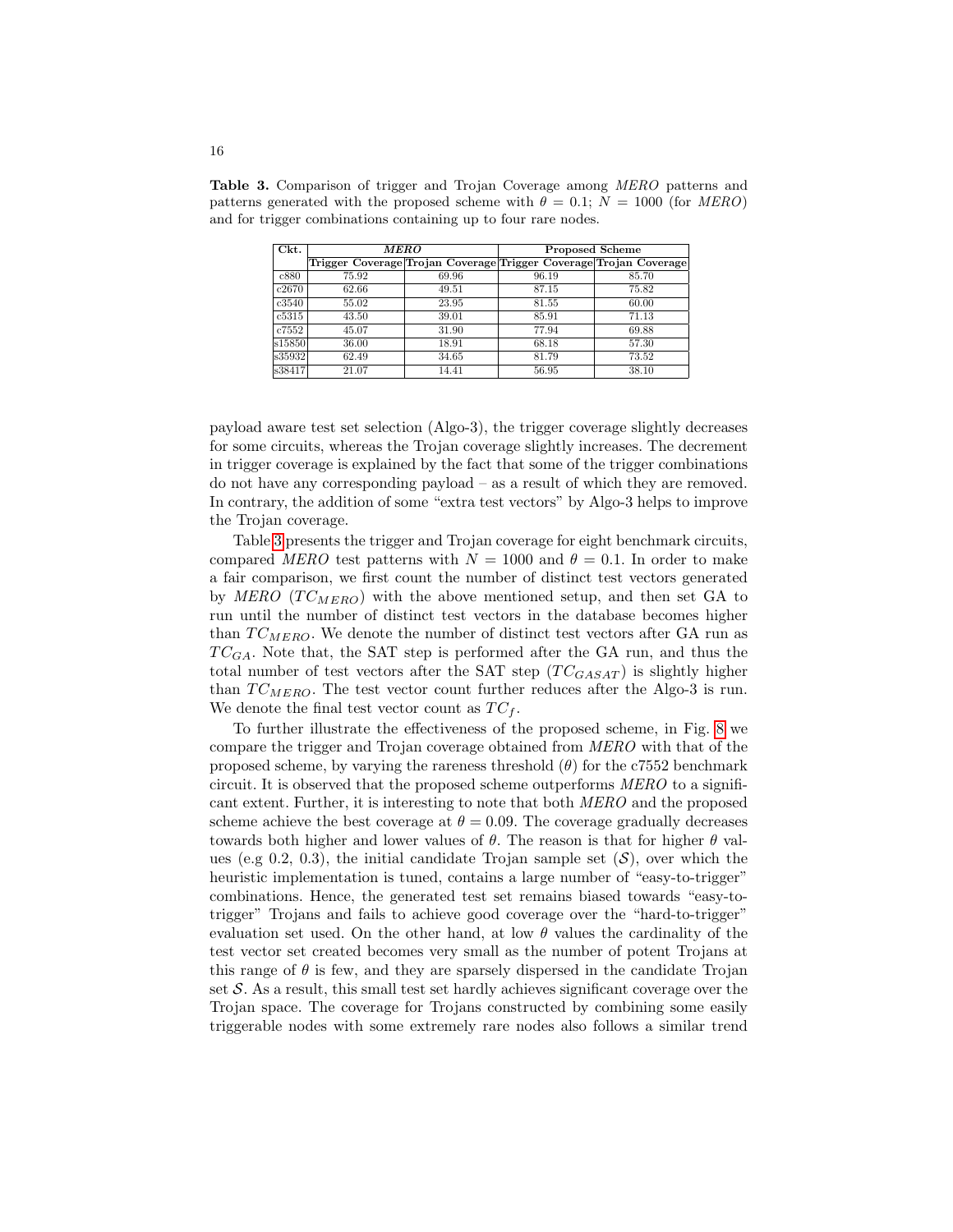

<span id="page-16-0"></span>Fig. 8. Comparison of trigger and Trojan coverage of the proposed scheme with MERO, with varying triggering threshold  $(\theta)$ .



<span id="page-16-1"></span>Fig. 9. Trigger and Trojan coverage of the proposed scheme on a set of special Trojans, which combine some easily triggerable nodes with some extremely rare nodes.

(shown in Fig. [9\)](#page-16-1). It can be thus remarked that the tester should choose a  $\theta$ value, so that the initial set  $S$  contains a good proportion of Trojans with low triggering probability, while also covering most of the moderately rare nodes.

Finally, we test our scheme with sequential Trojans. The counter based Trojan model as described in [\[5\]](#page-18-5) was considered. We consider Trojans up to four states, as larger Trojans have been reported to be easily detectable by side channel analysis techniques [\[17\]](#page-18-4). It can be observed form Table [4](#page-17-1) that as for the combinational circuits, the the proposed scheme outperforms MERO.

#### 4.3 Application to Trojan Diagnosis

Diagnosis of a Trojan once it gets detected is important for system-level reliability enhancement. In [\[19\]](#page-19-0), the authors proposed a gate-level-characterization (GLC) based Trojan diagnosis method. The scheme proposed in this paper can be leveraged for a test diagnosis methodology. The data structure  $D$  can be extended to a complete Trojan database, which will contain four-tuples  $(s, V, P, O)$ ,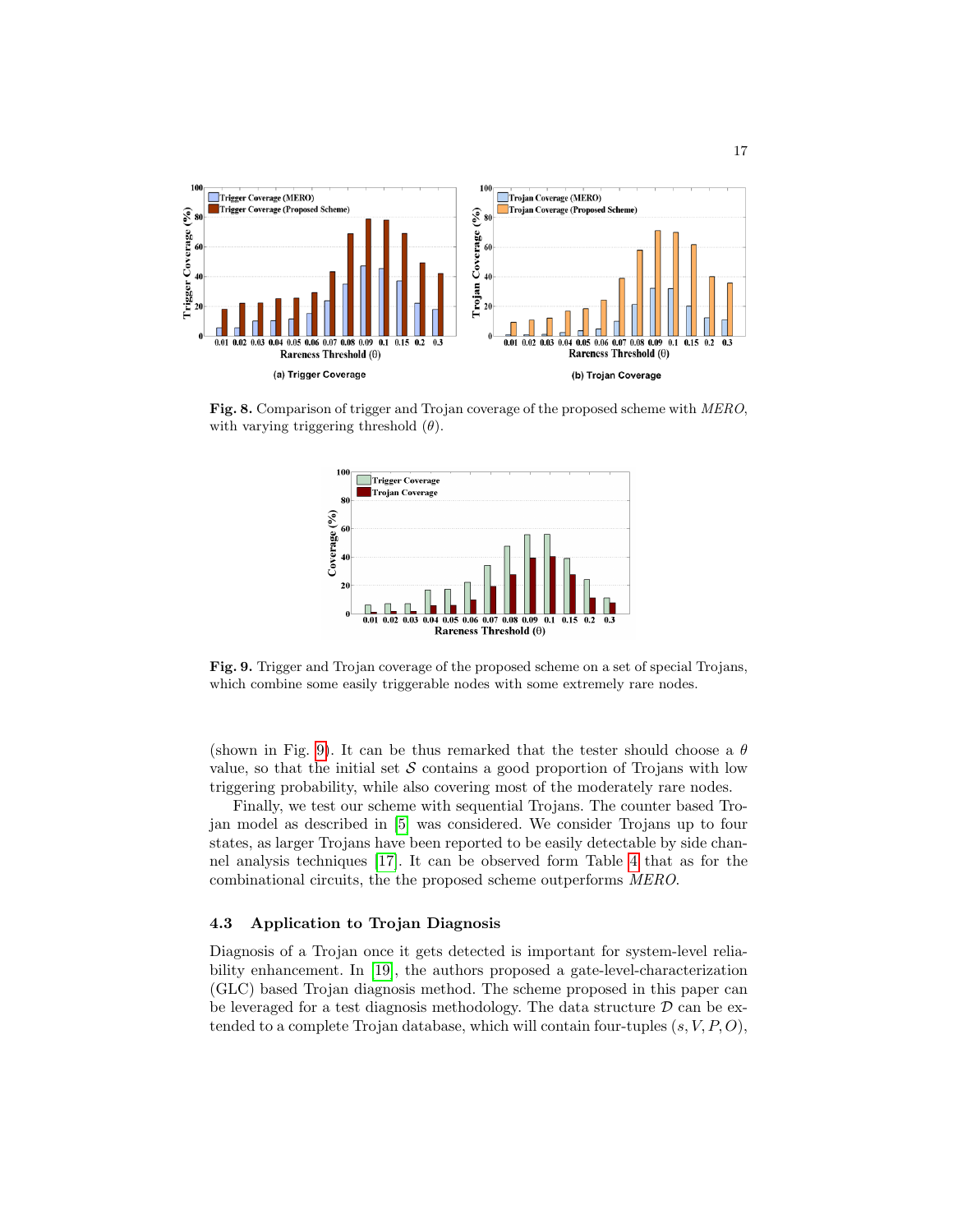|              |                    | Ckt. Trig. Cov. for Proposed Scheme Trig. Cov. for $MERO$ |                    |                    |  |
|--------------|--------------------|-----------------------------------------------------------|--------------------|--------------------|--|
|              | Trojan State Count |                                                           | Trojan State Count |                    |  |
|              | $\overline{2}$     |                                                           | 2                  |                    |  |
| s15850 64.91 |                    | 45.55                                                     | 31.70              | 26.00              |  |
| s35932 78.97 |                    | 70.38                                                     | 58.84              | 49.59              |  |
| s38417 48.00 |                    | 42.17                                                     | 16.11              | 8.01               |  |
|              |                    |                                                           |                    |                    |  |
|              |                    | Ckt. Troj. Cov. for Proposed Scheme Troj. Cov. for MERO   |                    |                    |  |
|              |                    | Trojan State Count                                        |                    | Trojan State Count |  |
|              | 2                  |                                                           | 2                  |                    |  |
| s15850 46.01 |                    | 32.59                                                     | 13.59              | 8.95               |  |
| s35932 65.22 |                    | 59.29                                                     | 25.07              | 15.11              |  |

<span id="page-17-1"></span>Table 4. Coverage comparison between MERO and the proposed Scheme for sequential Trojans. The sequential Trojan model considered is same as [\[5\]](#page-18-5).

where  $s$  is a trigger combination,  $V$  is the set of corresponding triggering test vectors,  $P$  is the set of possible payloads, and  $O$  is the set of faulty outputs corresponding to the test patterns in  $V$ , due to the activation of some Trojan instance. Based on this information, one can design diagnosis schemes using simple cause-effect-analysis, or other more sophisticated techniques. The complete description of a diagnosis scheme is however out of the scope of this paper.

#### 4.4 Application to Side Channel Analysis based Trojan Detection

Most recent side-channel analysis techniques target the preferential activation of a specific region of the circuit, keeping the other regions dormant [\[1,](#page-18-16)[19\]](#page-19-0), since side channel analysis is more effective if the Trojan is activated, at least partially [\[17\]](#page-18-4). Hence, the proposed technique, with its dual emphasis on test pattern generation directed towards triggering of Trojans, as well as propagation of the Trojan effect to the primary output, can be a valuable component of a side channel analysis based Trojan detection methodology.

# <span id="page-17-0"></span>5 Conclusions

Detection of ultra small Hardware Trojans has traditionally proved challenging by both logic testing and side channel analysis. We have developed an ATPG scheme for detection of HTHs dependent on rare input triggering conditions, based on the dual strengths of Genetic Algorithm and Boolean Satisfiability. The technique achieves good test coverage and compaction and also outperforms a previously proposed ATPG heuristic for detecting HTHs for benchmark circuits. Future research would be directed towards developing comprehensive Trojan diagnosis methodologies based on the database created by the current technique.

Acknowledgments. The authors would like to thank the anonymous reviewers and Dr. Georg T. Becker of Ruhr-Universität Bochum for their valuable suggestions regarding this work. The authors also wish to thank Indian Institute of Technology, Kharagpur for providing partial funding support through the project named "Next Generation Secured Internet of Things" (NGI).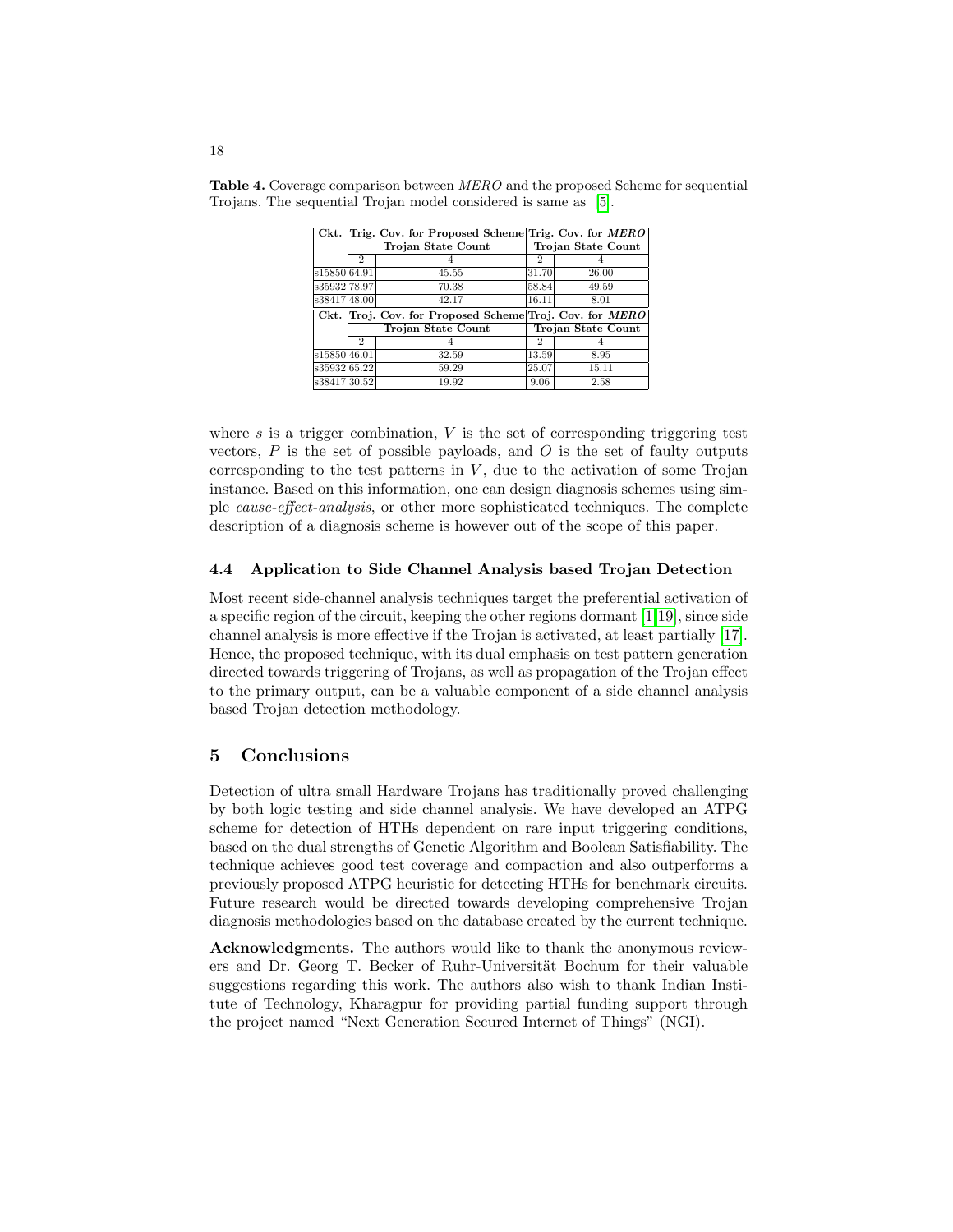## References

- <span id="page-18-16"></span>1. Banga, M., Hsiao, M.: A region based approach for the identification of hardware Trojans. In: Proc. of Int. symposium on HOST. pp. 40–47 (2008)
- <span id="page-18-6"></span>2. Banga, M., Chandrasekar, M., Fang, L., Hsiao, M.S.: Guided test generation for isolation and detection of embedded Trojans in ICs. In: Proceedings of the 18th ACM Great Lakes symposium on VLSI. pp. 363–366. ACM (2008)
- <span id="page-18-8"></span>3. Chakraborty, R.S., Bhunia, S.: Security against hardware Trojan through a novel application of design obfuscation. In: Proceedings of the 2009 International Conference on Computer-Aided Design. pp. 113–116. ACM (2009)
- <span id="page-18-1"></span>4. Chakraborty, R.S., Narasimhan, S., Bhunia, S.: Hardware Trojan: Threats and emerging solutions. In: Proc. of IEEE Int. Workshop on HLDVT. pp. 166–171. IEEE (2009)
- <span id="page-18-5"></span>5. Chakraborty, R.S., Wolff, F., Paul, S., Papachristou, C., Bhunia, S.: MERO: A statistical approach for hardware Trojan detection. In: Cryptographic Hardware and Embedded Systems-CHES 2009. pp. 396–410. Springer (2009)
- <span id="page-18-0"></span>6. DARPA: TRUST in Integrated Circuits (TIC). [Online]. Available: <http://www.darpa.mil/MTO/solicitations/baa07-24> (2007)
- <span id="page-18-9"></span>7. Dupuis, S., Ba, P.S., Di Natale, G., Flottes, M.L., Rouzeyre, B.: A novel hardware logic encryption technique for thwarting illegal overproduction and Hardware Trojans. In: On-Line Testing Symposium (IOLTS), 2014 IEEE 20th International. pp. 49–54. IEEE (2014)
- <span id="page-18-12"></span>8. Eggersglüß, S., Drechsler, R.: High Quality Test Pattern Generation and Boolean Satisfiability. Springer Science & Business Media (2012)
- <span id="page-18-15"></span>9. Fu, Z., Marhajan, Y., Malik, S.: Zchaff sat solver. [Online]. Available: <http://www.princeton.edu/chaff> (2004)
- <span id="page-18-13"></span>10. Goldberg, D.E.: Genetic algorithms. Pearson Education (2006)
- <span id="page-18-7"></span>11. Jin, Y., Makris, Y.: Hardware Trojan detection using path delay fingerprint. In: Hardware-Oriented Security and Trust, 2008. HOST 2008. IEEE International Workshop on. pp. 51–57. IEEE (2008)
- <span id="page-18-14"></span>12. Lee, H.K., Ha, D.S.: HOPE: An efficient parallel fault simulator for synchronous sequential circuits. Computer-Aided Design of Integrated Circuits and Systems, IEEE Transactions on 15(9), 1048–1058 (1996)
- <span id="page-18-2"></span>13. Mingfu, X., Aiqun, H., Guyue, L.: Detecting Hardware Trojan through Heuristic Partition and Activity Driven Test Pattern Generation. In: Communications Security Conference (CSC), 2014. pp. 1–6. IET (2014)
- <span id="page-18-10"></span>14. Rajendran, J., Pino, Y., Sinanoglu, O., Karri, R.: Security analysis of logic obfuscation. In: Proceedings of the 49th Annual Design Automation Conference. pp. 83–89. ACM (2012)
- <span id="page-18-11"></span>15. Rudnick, E.M., Patel, J.H., Greenstein, G.S., Niermann, T.M.: A genetic algorithm framework for test generation. Computer-Aided Design of Integrated Circuits and Systems, IEEE Transactions on 16(9), 1034–1044 (1997)
- <span id="page-18-3"></span>16. Salmani, H., Tehranipoor, M., Plusquellic, J.: A layout-aware approach for improving localized switching to detect hardware Trojans in integrated circuits. In: Information Forensics and Security (WIFS), 2010 IEEE International Workshop on. pp. 1–6. IEEE (Dec 2010)
- <span id="page-18-4"></span>17. Salmani, H., Tehranipoor, M., Plusquellic, J.: A novel technique for improving hardware Trojan detection and reducing Trojan activation time. Very Large Scale Integration (VLSI) Systems, IEEE Transactions on 20(1), 112–125 (2012)